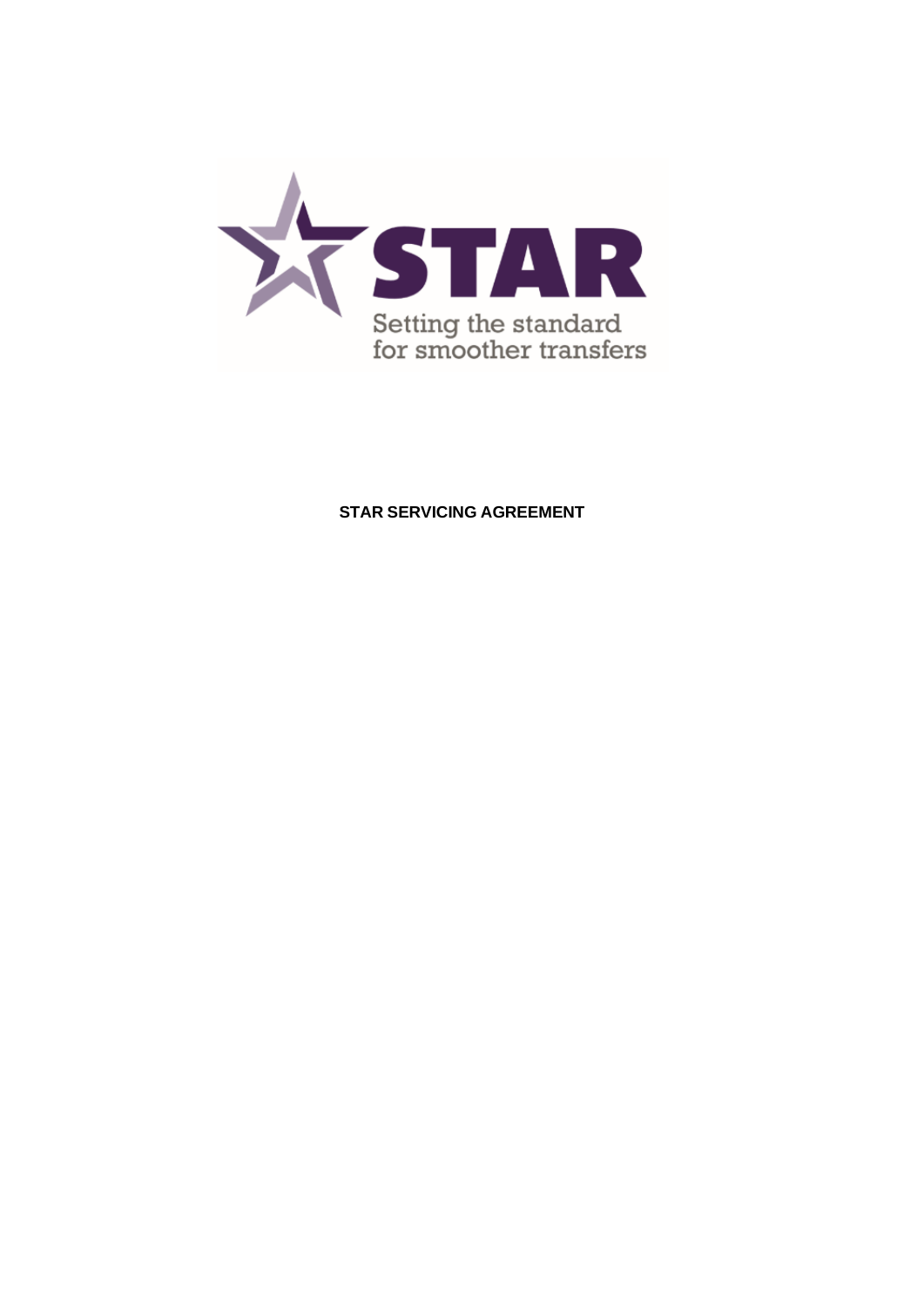| <b>CLAUSE</b> |                                          | <b>PAGE</b>  |
|---------------|------------------------------------------|--------------|
| 1.            | <b>DEFINITIONS AND INTERPRETATION</b>    | $\mathbf{3}$ |
| 2.            | <b>GENERAL</b>                           | 10           |
| 3.            | <b>TERM</b>                              | 10           |
| 4.            | <b>STAR MI COLLECTION AND SUBMISSION</b> | 11           |
| 5.            | <b>STAR MI ANALYSIS</b>                  | 11           |
| 6.            | <b>ACCREDITATION PROCESS</b>             | 11           |
| 7.            | <b>STAR MI REPORTS</b>                   | 12           |
| 8.            | <b>PUBLISHING OF DATA</b>                | 12           |
| 9.            | <b>STAR MI PEER REVIEW</b>               | 13           |
| 10.           | <b>USE OF THE WEBSITE</b>                | 13           |
| 11.           | <b>WEBSITE MAINTENANCE AND SUPPORT</b>   | 14           |
| 12.           | <b>SERVICE LEVELS</b>                    | 14           |
| 14.           | <b>MEMBERSHIP FEES</b>                   | 15           |
| 15.           | <b>DATA PROTECTION</b>                   | 15           |
| 16.           | <b>INTELLECTUAL PROPERTY</b>             | 16           |
| 17.           | <b>SECURITY</b>                          | 17           |
| 18.           | <b>POLICIES</b>                          | 18           |
| 19.           | <b>MARKETING AND REPORTING</b>           | 18           |
| 20.           | <b>TERMINATION</b>                       | 19           |
| 21.           | <b>CONSEQUENCES OF TERMINATION</b>       | 20           |
| 22.           | <b>CONFIDENTIALITY</b>                   | 20           |
| 23.           | <b>COMPLIANCE WITH LAWS</b>              | 21           |
| 24.           | <b>CHANGE CONTROL</b>                    | 21           |
| 25.           | <b>LIABILITY</b>                         | 22           |
| 26.           | <b>FORCE MAJEURE</b>                     | 22           |
| 27.           | <b>NOTICES</b>                           | 23           |
| 28.           | <b>MISCELLANEOUS</b>                     | 24           |

# **SCHEDULES**

| 1. | <b>FEES</b>                     | 28 |
|----|---------------------------------|----|
| 2. | <b>CHANGE CONTROL PROCEDURE</b> | 29 |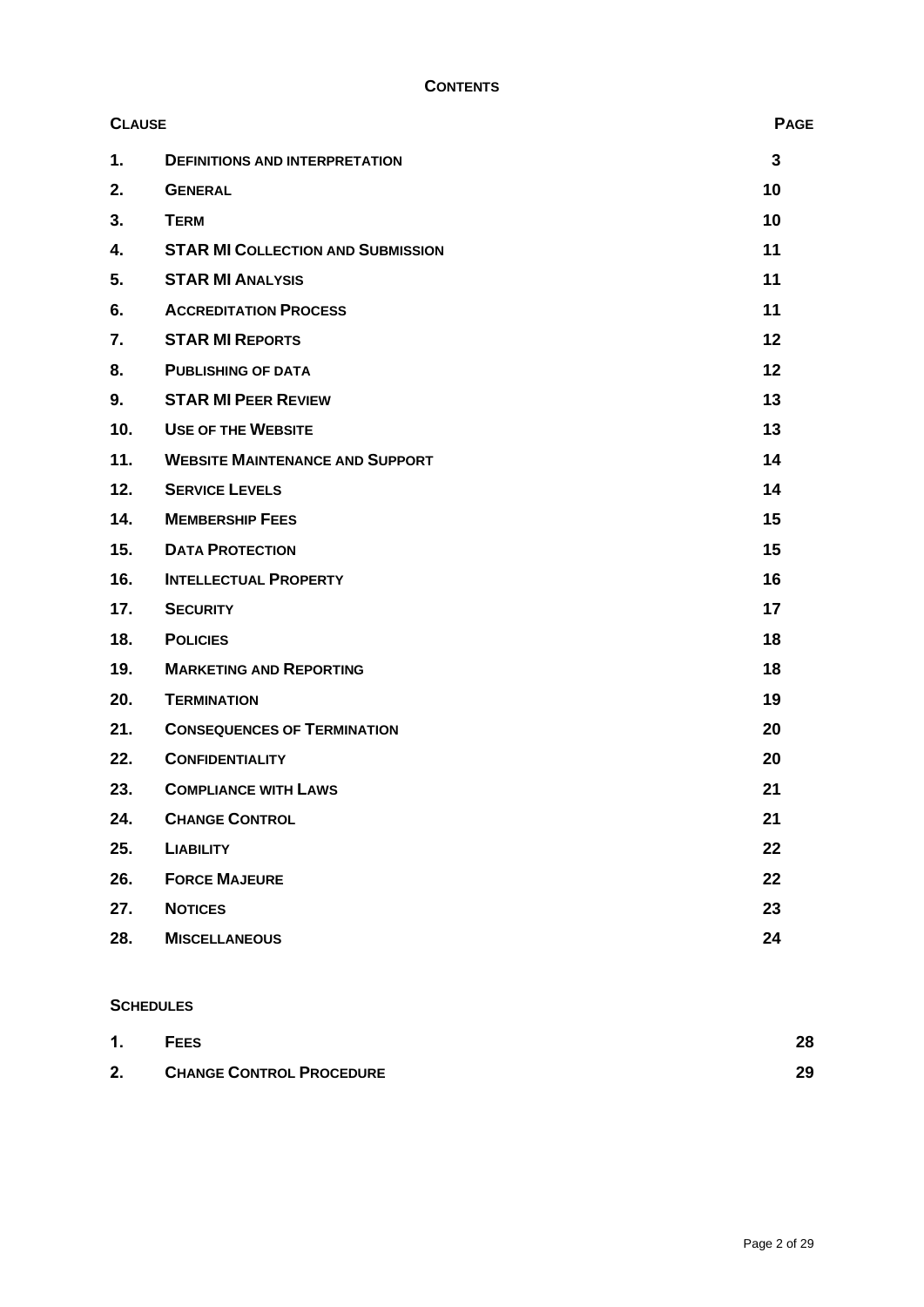#### **THIS AGREEMENT** is made on *[date]*

#### **BETWEEN**

- (1) **CT Holdings & Services Limited** incorporated in England and Wales with registered number 11700872 and whose registered office is at Regent's Court, Princess Street, Hull, HU2 8BA ("**CTHS**"); and
- (2) [*Company Name*]

incorporated in [*Country*]

with registered number [*registered number*]

and whose registered office is at

[*registered address*]

(the "**Member**"), each a "**Party**" and together the "**Parties**".

#### **BACKGROUND:**

- (A) CTHS has been established by TISA Exchange and Criterion Tec as a not-for-profit organisation to deliver STAR (as defined below) for the industry.
- (B) This Agreement sets out the terms on which the Member may submit certain information to CTHS (such information being defined below as the STAR MI) in order to receive a level of accreditation (defined below as an Accreditation Level) corresponding to the Member's performance against other entities that are participating in STAR.
- (C) This Agreement also sets forth a mechanism through which, the Member may arrange for its Affiliates (as defined below) to submit STAR MI and receive an Accreditation Level without the need to execute a separate version of this Agreement with CTHS.
- (D) The Member and CTHS have entered into an agreement which governs the Member joining STAR (the "**Joining Agreement**"), and this Agreement and the Joining Agreement sets out the terms of the Member's participation in STAR.

## <span id="page-2-0"></span>1. **DEFINITIONS AND INTERPRETATION**

1.1 In this Agreement, capitalised terms shall have the meanings given to them below:

"**Accreditation Level**" means the level achieved by the Member in transferring customers' savings and investment Products to another financial institution;

"**Accreditation Process**" means the accreditation process as detailed in Clause [6.2;](#page-10-3)

"**Affected Party**" means any Party claiming to be affected by a Force Majeure Event;

"**Affiliate**" means, in respect of a person to this Agreement, any company from time to time directly or indirectly:

- (a) Controlling;
- (b) Controlled by; or
- (c) under common Control with,

that person;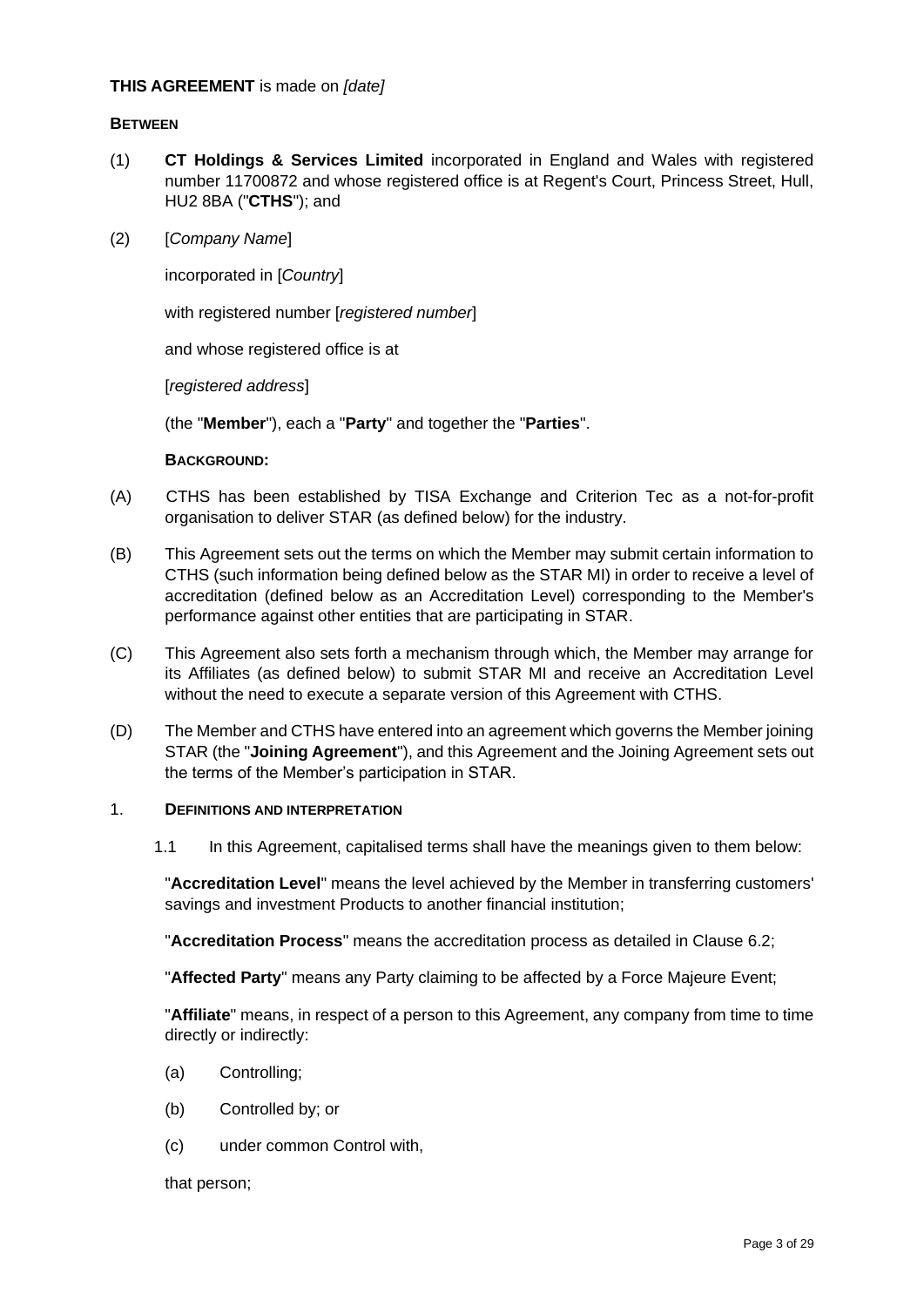"**Annual Accreditation Report**" means a report provided by CTHS on an annual basis setting out:

- (a) performance of each STAR Participant that submitted STAR MI for at least a three (3) consecutive month period detailing how this performance compares to other STAR Participants in the same SLA Group; and
- (b) trends across a selection of STAR Participants for the previous year;

"**Agreement**" means this agreement together with its recitals, Schedules and Appendices and any Order Form entered into between the Parties;

**"Applicable Law"** means all applicable laws, rules, regulations, orders, regulatory policies, guidelines, regulatory permits and licences, and any mandatory instructions or requests by a Regulator, in each case which are in force from time to time and which apply to a Party or the performance of a Party's obligation under the Agreement;

"**Authorised User**" means either of:

- (a) any employee of the Member or Submitting Affiliate to whom the Master User grants the access to the Website under Clause [10.6;](#page-13-2) and
- (b) the Master User;

**"Brand"** means the STAR Accreditation Brand or the Member Brand (as applicable);

**"Business Day**" means any day, between 9.00am to 5.30pm GMT, other than a Saturday, Sunday or any day which is a public holiday in England and/or Scotland;

"**Cancellation**" has the meaning given to it in Clause [20.1\(b\);](#page-18-1)

"**Change**" has the meaning given to it in paragraph [2](#page-28-1) of [Schedule 2](#page-28-2) (*Change Control Procedure*);

**"Change Control Procedure"** means the change control procedure set out in [Schedule 2](#page-28-2) (*Change Control Procedure*);

"**Competition Policy**" means the competition policy addressing the conduct of STAR Participants from a competition law perspective that is posted on the Website, as may be updated by CTHS from time to time;

"**Complaints**" means any written expression of dissatisfaction, whether justified or not, from or on behalf of or in relation to the Member or any Submitting Affiliate arising in connection with:

- (a) this Agreement;
- (b) another STAR Participant solely in the context of STAR; or
- (c) the completeness and accuracy of the STAR MI;

"**Complaints Policy**" means the policy addressing the procedure for handling Complaints which is posted on the Website, as may be updated by CTHS from time to time;

#### "**Confidential Information**" means

(a) all non-public information which is used in or otherwise relates to the business, customers or financial or other affairs of CTHS, the Member or any STAR Participant, whether or not marked "confidential"; and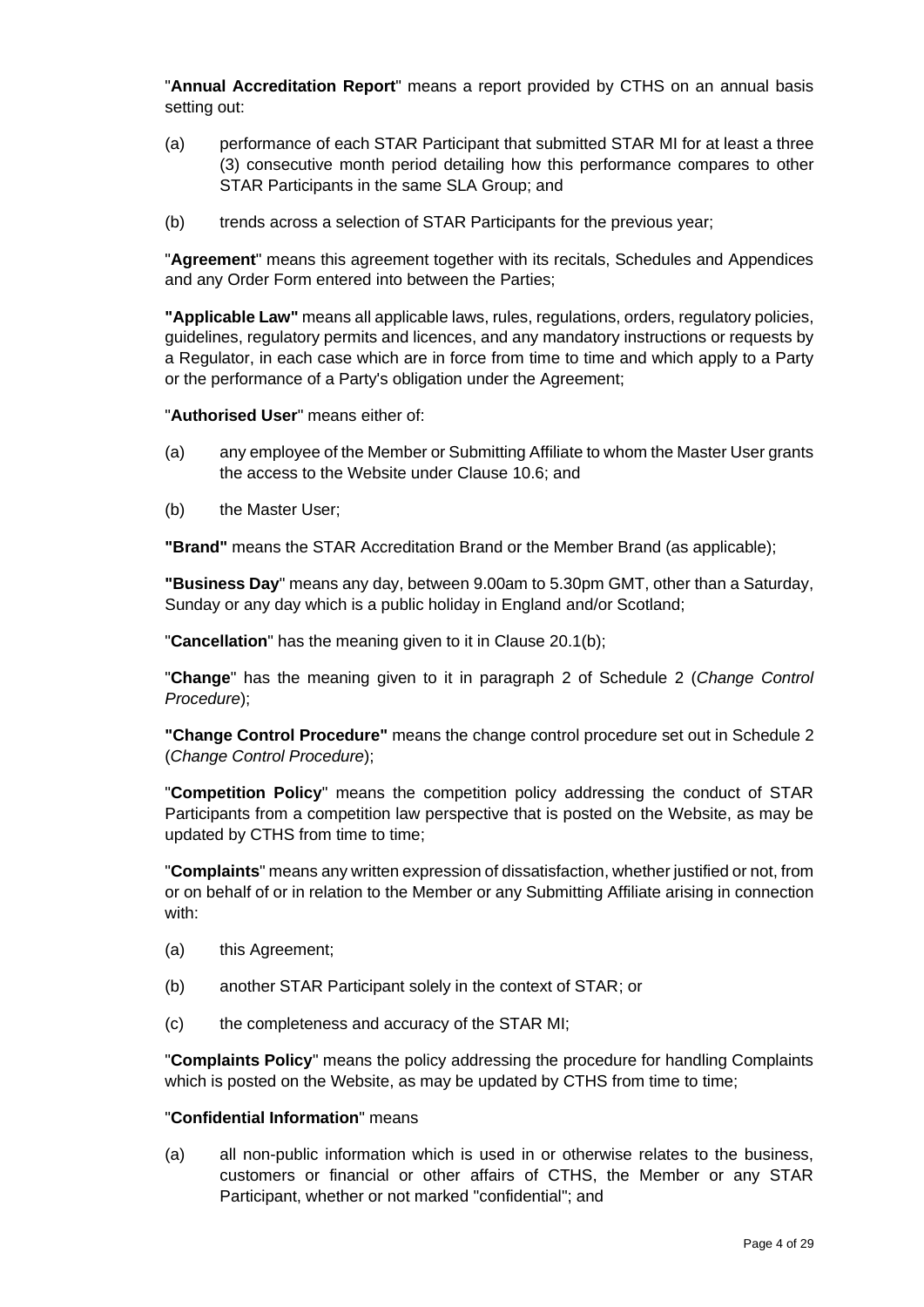(b) any and all other information clearly designated as "confidential" by either Party, in each case existing in any form, which is disclosed to or learned by the nondisclosing Party (including either Party's representatives) during the performance of this Agreement;

"**Control**" and derivatives thereof means, with respect to any entity:

- (a) more than 50% of the ownership of such entity; or
- (b) the possession, directly or indirectly, of the power to direct, or cause the direction of the management and policies of any such entity, whether through the ownership of voting securities (or other ownership interest), by contract, or otherwise;

"**Data Protection Laws**" means all statutes, laws, secondary legislation and regulations pertaining to privacy, confidentiality or protection of Personal Data including (to the extent applicable) (i) the EU General Data Protection Regulation 2016/679, the UK General Data Protection Regulation and the UK Data Protection Act 2018; and (ii) the Privacy and Electronic Communications (EC Directive) Regulations 2003 (SI2003/2426);

"**Dispute**" means any question, dispute or difference which may arise between the Parties concerning the creation, construction, meaning, validity or effect of any part of this Agreement or breach of it, or as a result of an unresolved Complaint, or any other matter or dispute arising out of or in connection with this Agreement;

"**Due Date**" has the meaning given to it in Clause [14.3;](#page-14-2)

"**Effective Date**" means the date of this Agreement;

"**Fee**" means the fees referred to in Clause [14](#page-14-0) (*Membership Fees*) and further set out in [Schedule 1](#page-27-1) (*Fees*);

"**Force Majeure Event**" means an event which falls within one or more of the following categories:

- (a) riot, civil unrest, military action or terrorism;
- (b) damage to or destruction of premises or equipment;
- (c) fire, flood, storm, earthquake or other natural disaster;
- (d) industrial action, strikes or lock-outs by employees of third parties (excluding suppliers, agents or sub-contractors of the Affected Party except where no substitute is reasonably available); or
- (e) exercise of emergency powers by any governmental authority whether national, regional or local,

and which in each case was beyond the Affected Party's reasonable power to control;

"**Initial Period**" means the period commencing on the Effective Date and expiring on the date that is three (3) years following the Effective Date;

"**Insolvency Event**" means in respect of a Party:

- (a) such Party suspending or ceasing (or threatening to suspend or cease) all or a substantial part of its operations; or
- (b) other than for the purposes of a bona fide reconstruction or amalgamation, such Party passing a resolution for its winding up, or a court of competent jurisdiction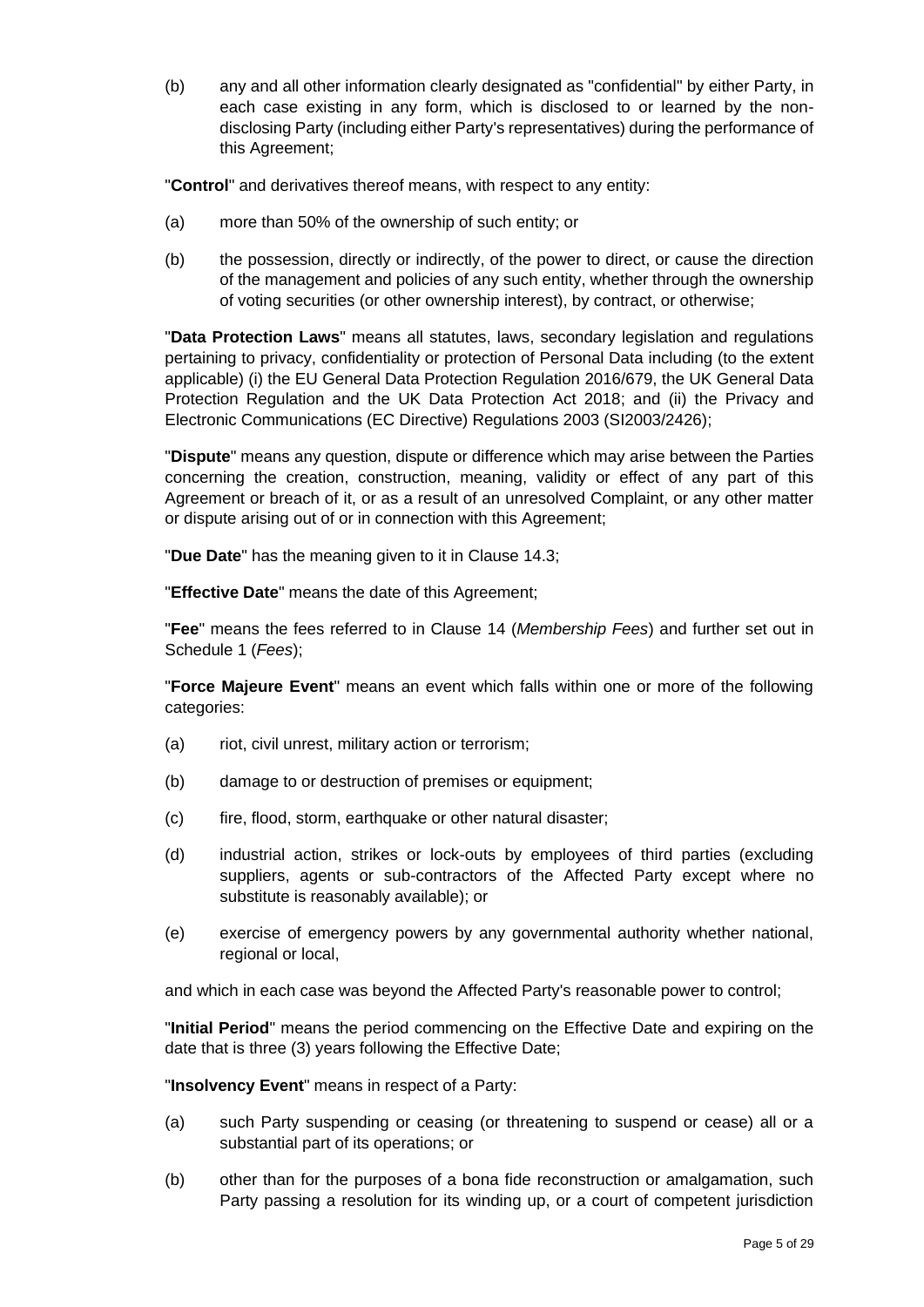making an order for it to be wound up or dissolved, or that Party being otherwise dissolved; or

- (c) the appointment of an administrator of, or the making of an administration order in relation to such Party, or the appointment of a receiver or administrative receiver of, or an encumbrancer taking possession of or selling, the whole or any part of the entity's undertaking, assets, rights or revenue; or
- (d) that Party entering into an arrangement, compromise or composition in satisfaction of its debts with its creditors or any class of them, or taking steps to obtain a moratorium, or making an application to a court of competent jurisdiction for protection from its creditors; or
- (e) that Party being unable to pay its debts as they fall due, or being capable of being deemed unable to pay its debts within the meaning of section 123 of the Insolvency Act 1986, or suspending or threatening to suspend making payments on any of its debts; or
- (f) that Party entering into any arrangement, compromise or composition in satisfaction of its debts with its creditors;

### "**Intellectual Property Rights**" or "**IPR**" means:

- (a) copyright, rights related to or affording protection similar to copyright, rights in databases, patents and rights in inventions, semi-conductor topography rights, trade marks, rights in internet domain names and website addresses and other rights in trade names, designs, know-how;
- (b) trade secrets and other rights in works that contain Confidential Information;
- (c) applications for registration, and the right to apply for registration, for any of the rights listed at (a) that are capable of being registered in any country or jurisdiction; and
- (d) all other rights having equivalent or similar effect in any country or jurisdiction;

"**Joining Agreement**" has the meaning given to it in Recital (D);

"**Loss**" means all losses, claims, liabilities, costs (including reasonable legal and other professional costs and expenses), awards, charges, expenses and damages of any kind, "**Losses**" will be interpreted accordingly;

"**Master User**" means the Member's primary user responsible for the administration of the Member's Website access (including without limitation the providing, updating and removing of Authorised User access to the Website during the Term);

"**Member Brands**" means the trade marks and the associated logo(s) that the Member may submit to CTHS for the purposes of the STAR initiative in accordance with this Agreement;

"**Member IPR**" means all IPR in:

- (a) STAR MI; and
- (b) any other IPR, data or material produced by the Member or any Submitting Affiliate to CTHS for the purposes of this Agreement;

"**Monthly MI Report**" means an individual report provided by CTHS monthly to each STAR Participant (and available only to the STAR Participant to which it relates) detailing the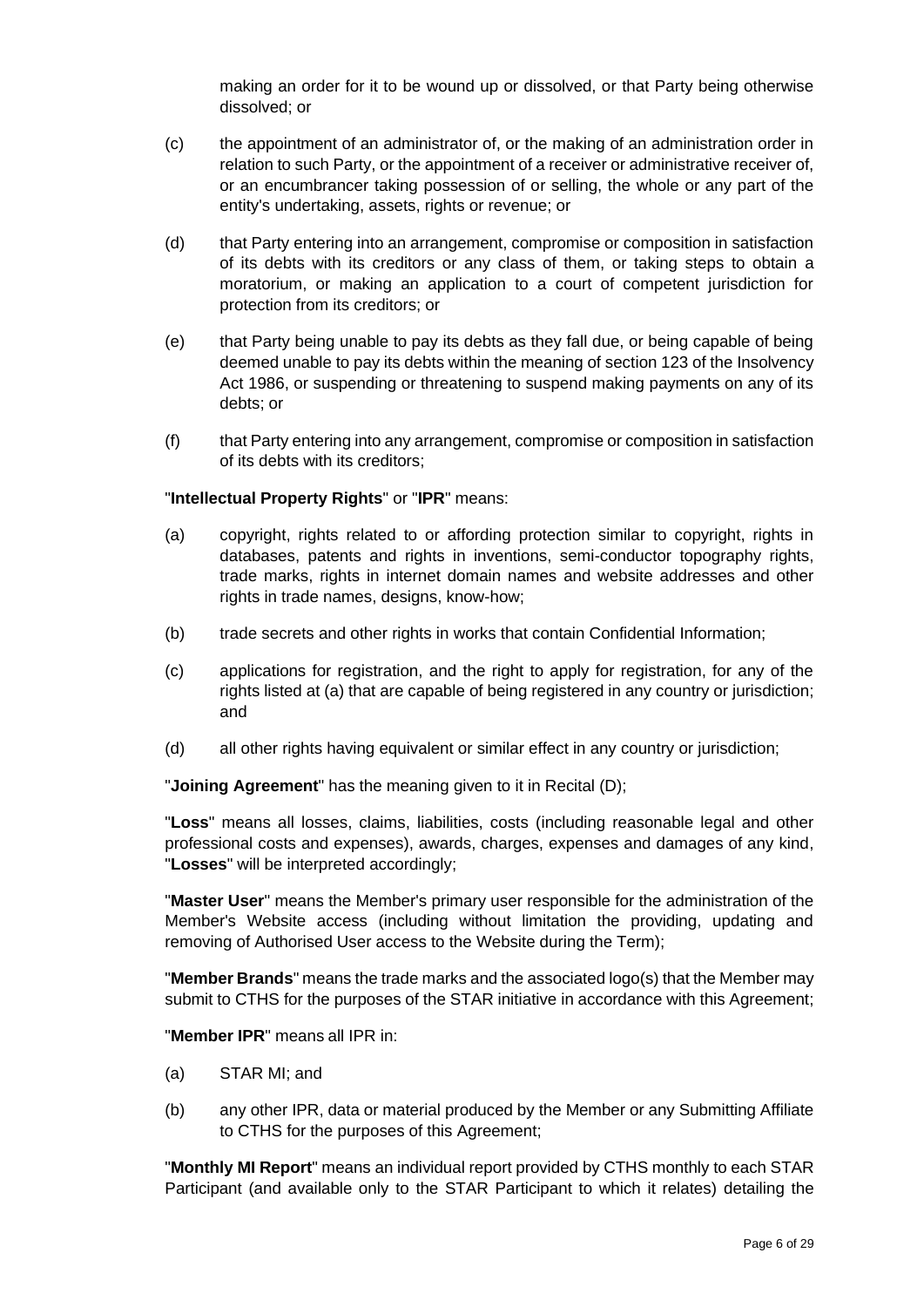Member's performance for the previous Reporting Period and identifying how this performance compares to other STAR Participants in the same SLA Group;

"**Order Form**" means any order form entered into by the Member in the form set out on the Website;

"**Personal Data**" shall have the meaning given to it by the Data Protection Laws;

"**Phase 1**" means the scoping, defining and planning phase of STAR MI and governance;

"**Phase 2**" means the implementation phase of STAR including, but not limited to, the submission of STAR MI, accreditation of STAR Participants and publishing of Reports as set out in this Agreement;

"**Policies**" has the meaning given to it in Clause [18.1;](#page-17-2)

"**Privacy Policy**" means the policy setting out how Personal Data may be processed by CTHS which is posted on the Website, as may be updated by CTHS from time to time;

"**Product**" means:

- (a) Individual Savings Account (ISA) and General Investment Account (GIA);
- (b) Personal Pension and Self invested Personal Pensions (SIPPs);
- (c) Occupational Pension and Small Self-Administered Scheme; and
- (d) Asset Manager / Transfer Agent;

"**Quarter**" means a period of three (3) consecutive calendar months each commencing on any of 1 January, 1 April, 1 July or 1 October respectively each calendar year, and "**Quarterly**" means once at the end of each Quarter;

"**Quarterly MI Report**" means an individual report provided by CTHS on a Quarterly basis to each STAR Participant who submitted STAR MI for at least a three (3) consecutive month period detailing how this performance compares to other STAR Participants in the same SLA Group;

"**Receiving Party**" has the meaning given to it in Clause [22.1;](#page-19-2)

**"Register of Members"** means the register of Members to be maintained by CTHS pursuant to Clause [19.1](#page-17-3) of this Agreement;

**"Regulator"** means any governmental body or regulatory or supervisory authority having responsibility for the regulation or supervision of all or any part of the subject matter of the STAR initiative or the business of a Party, including the FCA, PRA, FOS, Pensions Ombudsman, the Department for Work and Pensions, the Minister of State for Pensions, Her Majesty's Revenue and Customs, the Information Commissioner and the Pensions Regulator (and in each case includes any successor or replacement body from time to time) and, in respect of a STAR Participant established in any country in the EEA other than the United Kingdom, any analogous body or authority having responsibility for regulation or supervision of the business of a STAR Participant in that country;

"**Relationship Manager**" means the person nominated by the Member to act on its behalf;

"**Renewal Period**" means each subsequent period of one (1) calendar year following expiry of the Initial Period;

"**Reporting Period**" means each full calendar month during the Term;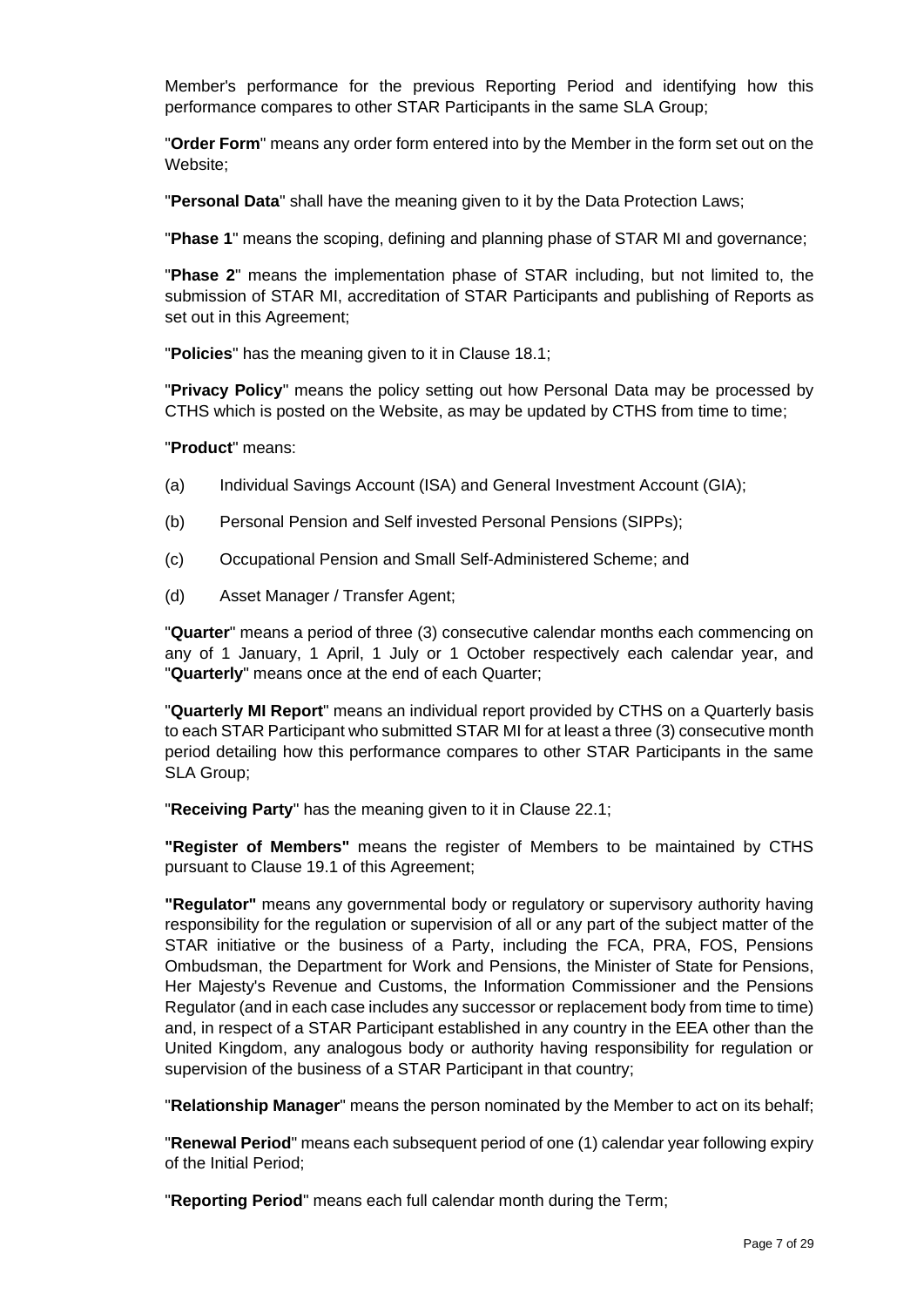"**Reports**" has the meaning given to it in Clause [7.1;](#page-11-2)

"**Representative**" means any officers or employees of the Member (or where the Member so elects, of any Submitting Affiliate) that are entitled to attend and participate in a Working Group;

"**Security Requirements**" means any security requirements and obligations that CTHS may include on the Website or notify to the Member in connection with the use of any software or other infrastructure provided by CTHS from time to time;

"**Service Levels**" or "**SLA**" means the MI service levels set out and made available by CTHS on the Website, and which will be regularly reviewed and may be updated in accordance with the Change Control Procedure;

"**SLA Group**" means each group of STAR Participants that report STAR MI, which are divided by Product;

"**STAR**" means the initiative described in Clause [2.1;](#page-9-2)

"**STAR Accreditation Brands**" means the trade marks and the associated logo(s) as specified on the Website from time to time;

"**STAR IPR**" means all IPR in**:**

- (a) the format of MI submission reports**;**
- (b) the Service Levels;
- (c) the Reports;
- (d) the Website**;**
- (e) the Website Content; and
- (f) any other IPR, data or material in any form produced for the purposes of this Agreement and/or for STAR (including the results of STAR MI analysis and data published in accordance with Clause [8](#page-11-1) (*Publishing of Data*));

"**STAR MI**" means any data or statistics in any form collected by the Member and submitted to CTHS for the purposes of this Agreement;

"**STAR Participant**" means each entity that:

- (a) has entered into the Joining Agreement and this agreement with CTHS in relation to STAR; or
- (b) that is submitting STAR MI to CTHS pursuant to an agreement between an Affiliate and CTHS,

and "**STAR Participants**" means all of them;

"**STAR Steering Group**" means the steering group with overall oversight over STAR, as further described on the Website;

"**Submitting Affiliate**" has the meaning given to it in Clause [2.4;](#page-9-3)

"**Term**" means the term commencing from the Effective Date until the termination of this Agreement in accordance with its terms;

"**Termination Date**" means the date on which this Agreement is terminated by either Party;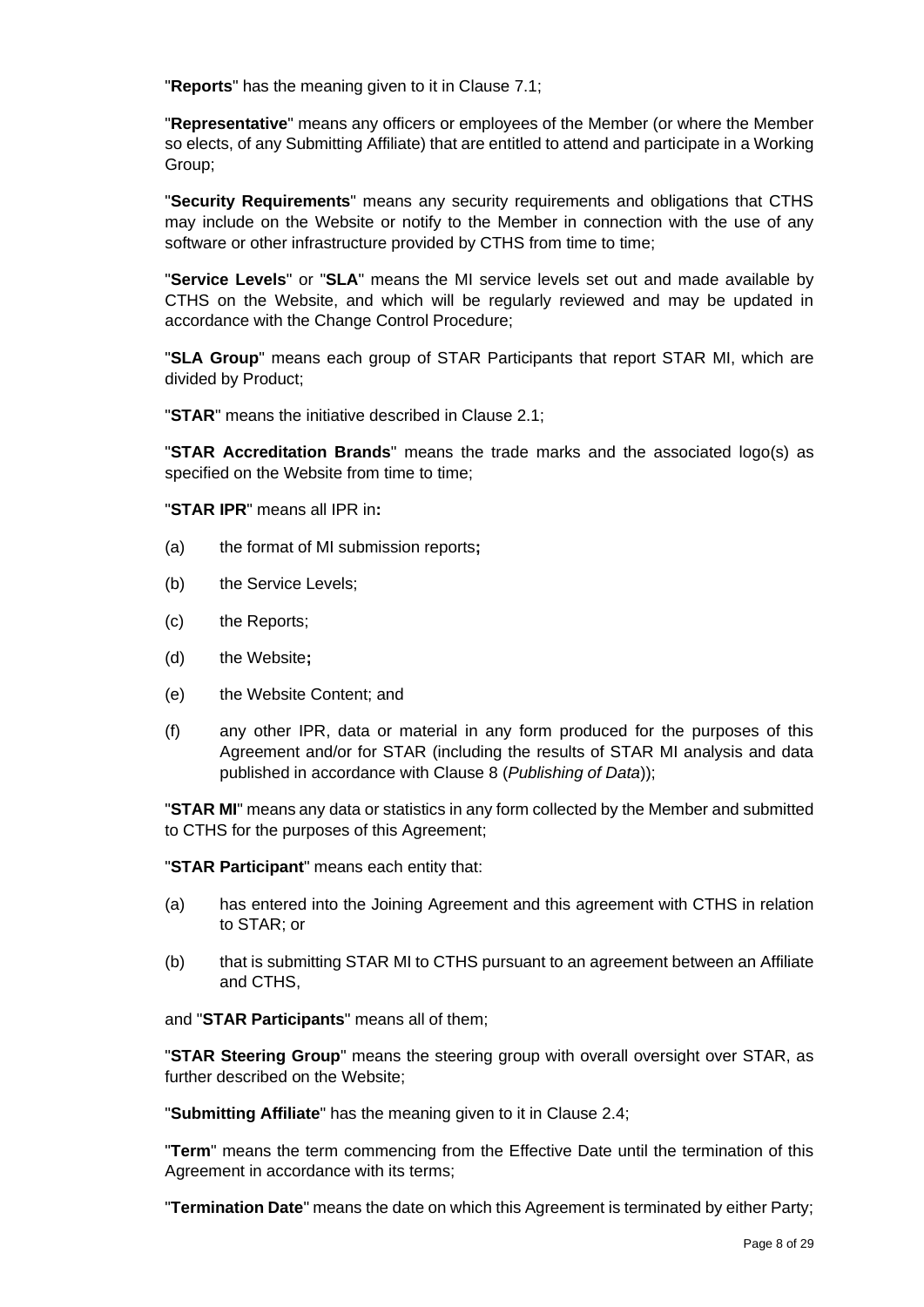"**VAT**" means value added tax in the United Kingdom;

"**Website**" means a secured area accessible only by the STAR Participants on the web portal made available by CTHS for the purposes of STAR on the domain joinstar.org.uk (or such other domain as CTHS may use for such purposes from time to time);

"**Website Content**" means all text, information, data, documentation, software, executable code, images, audio or video material in whatever medium or form contained on the Website;

"**Whistleblowing Policy**" means the policy addressing the mechanism for any person to alert CTHS on an anonymous basis of any conduct that may relate to manipulation of STAR MI or Accreditation Level awards administered by CTHS (on behalf of STAR initiative), which is posted on the Website, as may be updated by CTHS from time to time; and

"**Working Groups**" means working groups established from time to time by CTHS which are further detailed on the Website.

- 1.2 In construing this Agreement, unless otherwise expressly specified:
	- (a) references to Clauses and Schedules are to clauses of, and schedules to, this Agreement;
- (b) use of either gender includes the other gender, and use of the singular includes the plural and vice versa;
- (c) references to a "**person**" shall be construed so as to include any individual, firm, company or other body corporate, government, state or agency of a state, local or municipal authority or government body or any joint venture, association, partnership or limited partnership (whether or not having separate legal personality);
- (d) a reference to any statute or statutory provision shall be construed as a reference to the same as it may, from time to time, be amended, modified or re-enacted;
- (e) references to "**indemnifying**" any person against or with respect to any circumstance shall include indemnifying and keeping such person harmless, on an after tax basis, from all actions, claims and proceedings from time to time made against such person and all losses, damages, liabilities, payments, costs and expenses suffered made or incurred by such person;
- (f) a reference to any other document in this Agreement is a reference to that other document as amended, varied, novated or supplemented (in each case, other than in breach of the provisions of this Agreement) from time to time;
- (g) a reference to any part of this Agreement is a reference to that part as amended, varied, novated or supplemented from time to time in accordance with the terms of this Agreement;
- (h) headings and titles are for convenience only and do not affect the interpretation of this Agreement;
- (i) the words "**include**", "**includes**" and "**including**" shall be construed as if they were followed by the words "**without limitation**"; and
- (j) except where otherwise set out in this Agreement, words or phrases defined in the Companies Act 2006 shall have the same meanings in this Agreement.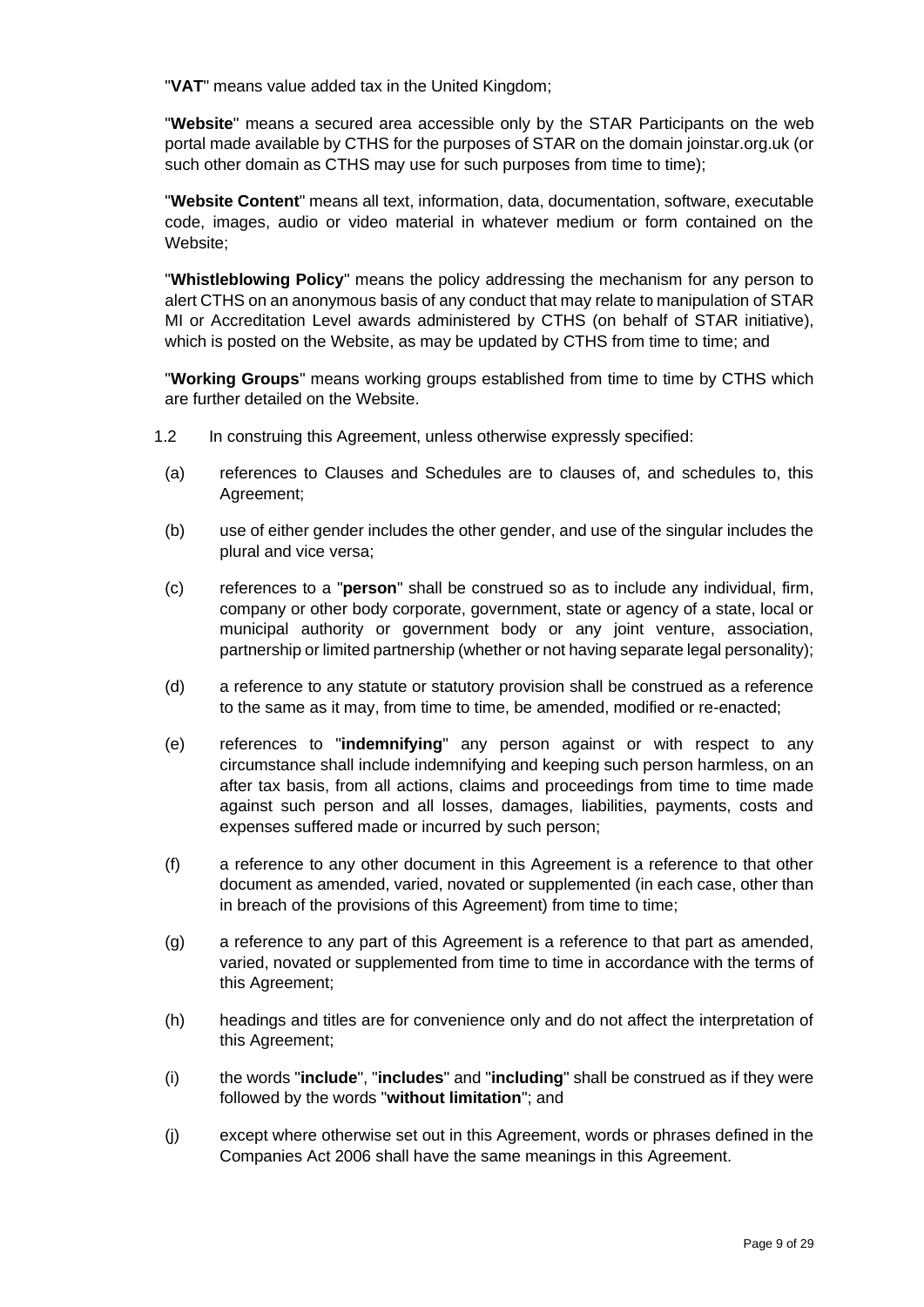- 1.3 The Schedules form part of this Agreement and shall have the same force and effect as if expressly set out in the body of this Agreement, and any reference to this Agreement shall include the Schedules.
- 1.4 In the event of a conflict between any provisions of this Agreement (excluding the Schedules and the Appendices) and the Schedules or the Appendices, the provisions of this Agreement (excluding the Schedules and the Appendices) shall prevail.

## <span id="page-9-2"></span><span id="page-9-0"></span>2. **GENERAL**

- 2.1 CTHS is responsible for an initiative to deliver a cross-industry framework of good practice for improving consumer experience in transferring their savings and investment Products from one financial institution to another.
- 2.2 In relation to Phase 1, the Member has entered into the Joining Agreement enabling the Member to participate in various Working Groups to define certain details for Phase 2. In the event of any conflict in terms between (i) the Joining Agreement entered into by CTHS and the Member as part of Phase 1 and (ii) this Agreement, then the terms of this Agreement shall prevail.
- 2.3 This Agreement will govern the relationship between the Member and CTHS in respect of the Member's ongoing participation in STAR and the submission of STAR MI with a view to obtaining an Accreditation Level.
- <span id="page-9-3"></span>2.4 The Member may specify by way of an Order Form which of its Affiliates will be submitting STAR MI (in each case for a Fee as set out in [Schedule 1](#page-27-1) (*Fees*)) (the "**Submitting Affiliates**").
- 2.5 The Member may provide an Order Form to CTHS through the Website at any time to:
	- (a) include another Affiliate as a Submitting Affiliate; or
- (b) increase the SLA Groups in which the Member or a Submitting Affiliate will be submitting STAR MI.
- 2.6 Once signed and submitted by the Member, the Order Form will commit the Member to paying the relevant Fees and will result in the Submitting Affiliate being required to comply with the terms of this Agreement. The inclusion of an Affiliate through an Order Form, or increasing the SLA Groups that will be submitted against, will not require the use of the Change Control Procedure in order to be valid.
- 2.7 The Member may also cancel the submission of STAR MI for any Submitting Affiliates in accordance with the procedure set out in Clause [20.1\(b\)](#page-18-1) of this Agreement.
- 2.8 The Member remains responsible for all acts and omissions of its Submitting Affiliates as if they were its own acts and omissions.

### <span id="page-9-1"></span>3. **TERM**

- 3.1 This Agreement will take effect on the Effective Date and will continue for the Initial Period.
- 3.2 Subject to Clause [3.3,](#page-10-4) this Agreement will automatically renew for a Renewal Period upon the expiry of the Initial Period. This Agreement will automatically renew at the expiry of each Renewal Period for a further Renewal Period, unless notice is provided in accordance with Clause [3.3](#page-10-4) or this Agreement is otherwise terminated in accordance with its terms.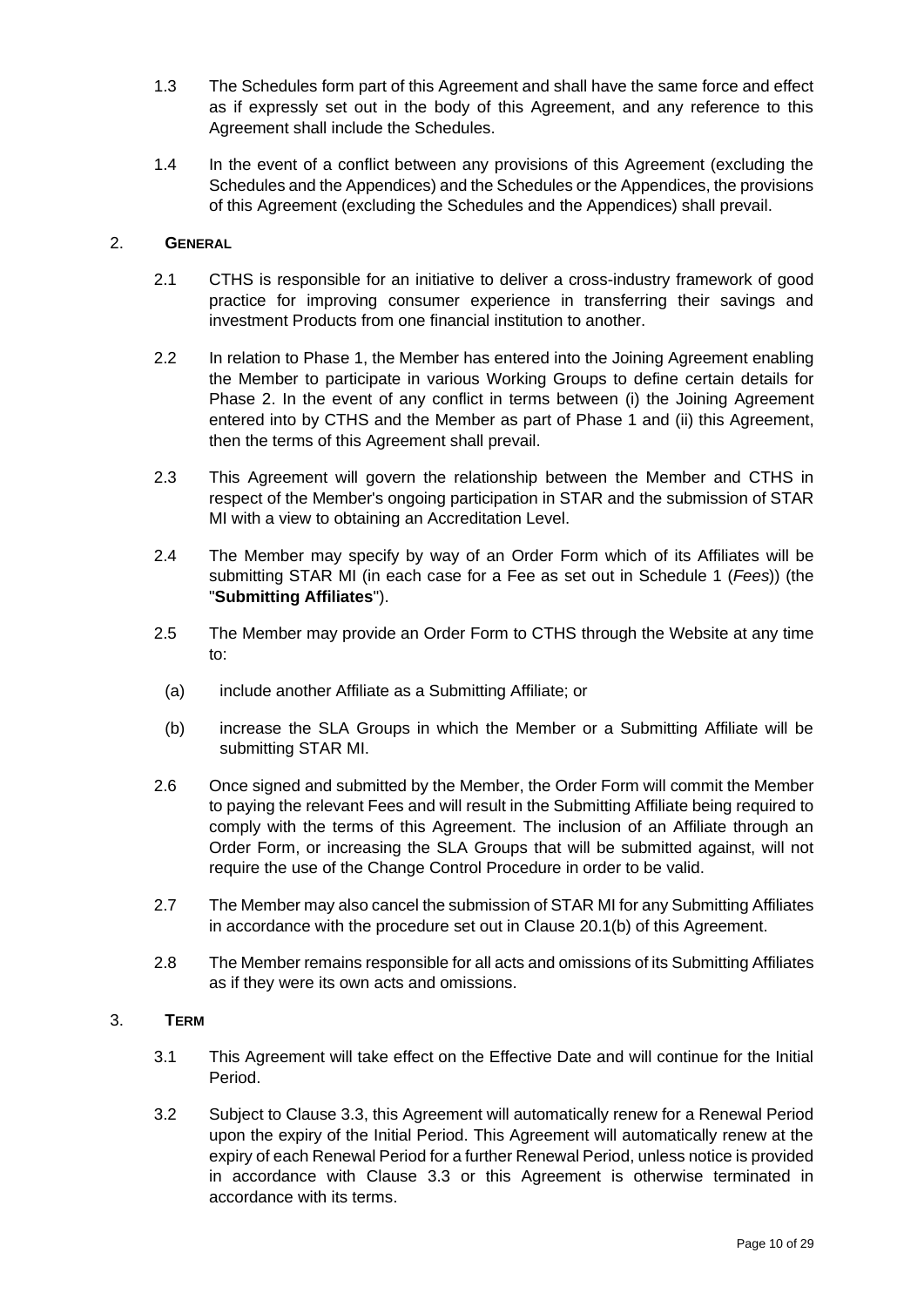<span id="page-10-4"></span>3.3 No later than thirty (30) days before the expiry of the Initial Period or any Renewal Period, the Member may issue notice to CTHS stating that this Agreement shall terminate (and not renew for a further Renewal Period). This Agreement will terminate at the end of the Initial Period or Renewal Period (as the case may be) and the terms of Clause [21](#page-19-0) (*Consequences of Termination*) will apply from the date of such termination.

## <span id="page-10-5"></span><span id="page-10-0"></span>4. **STAR MI COLLECTION AND SUBMISSION**

- 4.1 The Member and any Submitting Affiliate will collect STAR MI relating to that Reporting Period for submission to CTHS during the Reporting Period.
- 4.2 Following the final day of the Reporting Period (and no later than the date that is fifteen (15) days after the final day of the Reporting Period), an Authorised User must submit STAR MI collected pursuant to Clause [4.1](#page-10-5) to CTHS on the Website.
- 4.3 The Member and any Submitting Affiliate must submit STAR MI to the Website in CSV format, or such other machine-readable format as may be notified to the Member by CTHS from time to time.
- 4.4 Once the STAR MI has been submitted by an Authorised User, CTHS will validate that the STAR MI has been submitted properly and in the correct format. Any issues identified by CTHS will be notified to the Member or any Submitting Affiliate and the Member or any Submitting Affiliate will promptly resubmit STAR MI (or any part thereof) as instructed by CTHS.

## <span id="page-10-1"></span>5. **STAR MI ANALYSIS**

- 5.1 CTHS will analyse STAR MI submitted to the Website by STAR Participants in order to provide the Reports pursuant to Clause [7](#page-11-0) (*STAR MI Reports*) and to publish relevant data pursuant to Clause [8](#page-11-1) (*Publishing of Data*). CTHS will review STAR MI at an individual STAR Participant level and on an aggregated level to facilitate this analysis.
- 5.2 CTHS may retain STAR MI and any aggregated data for the duration of the STAR initiative for the purposes of STAR reporting and historical records.
- 5.3 CTHS will not make any changes, modifications or updates to any STAR MI, aggregated data or Reports. The Member or any Submitting Affiliate may resubmit data within ten (10) calendar days from when the data was submitted.
- 5.4 The Member hereby grants a licence (and confirms it has provided all necessary consents of the Submitting Affiliates to provide such licence) to CTHS for the use of the STAR MI submitted by any Authorised User to the Website for the purposes described in this Clause [5](#page-10-1) for the duration of the STAR initiative.

### <span id="page-10-2"></span>6. **ACCREDITATION PROCESS**

- 6.1 CTHS will use STAR MI received from the Member and any Submitting Affiliate in order to provide the Member and any Submitting Affiliate with an Accreditation Level.
- <span id="page-10-3"></span>6.2 CTHS will review the STAR MI in conjunction with the STAR Steering Group against the Service Levels and allocate the Accreditation Level relevant to the Member's performance in order to either: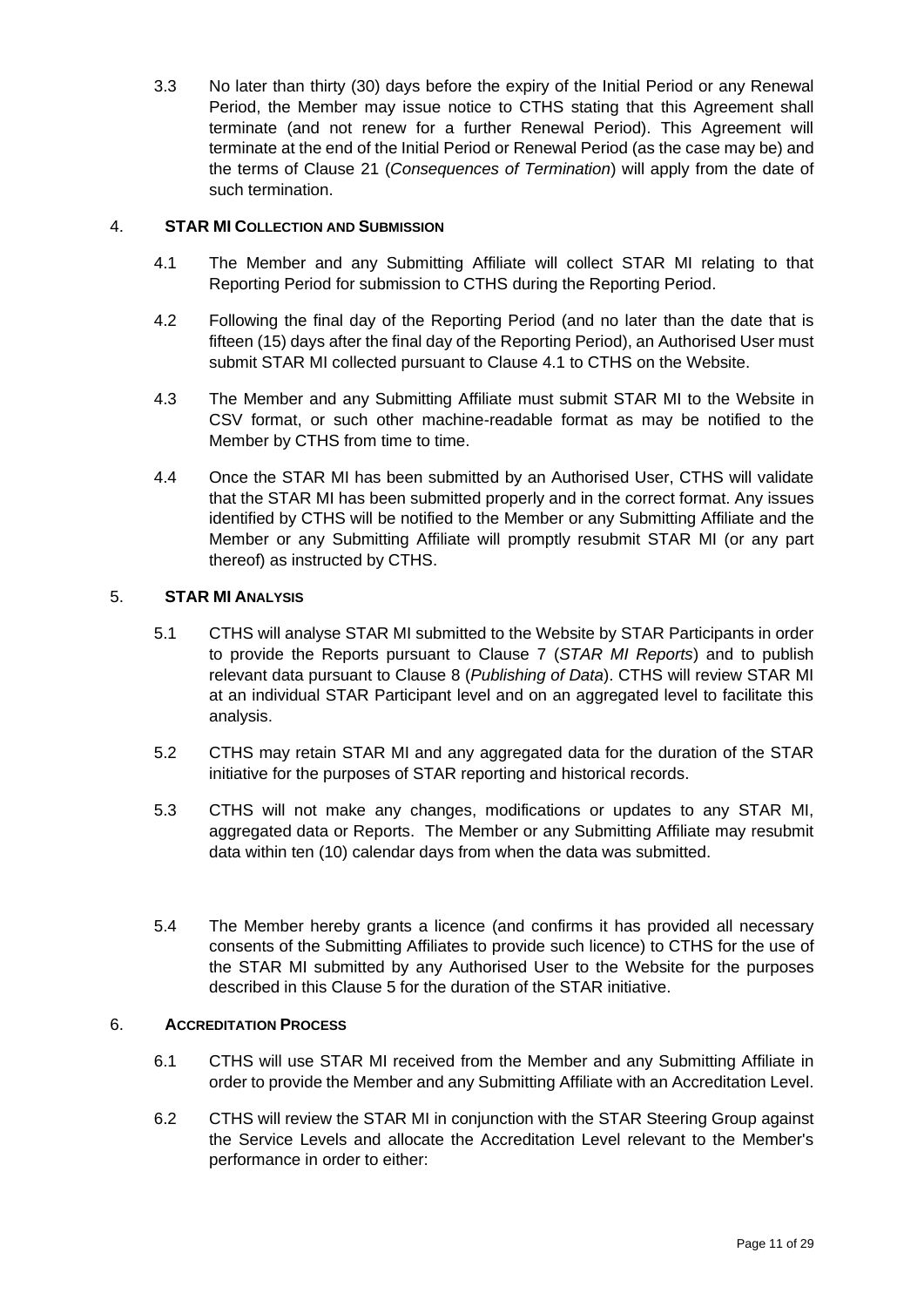- (a) provide a revised Accreditation Level to the Member and any Submitting Affiliate; or
- (b) advise that the Member and any Submitting Affiliate will retain its existing Accreditation Level,
- 6.3 Subject to Clause [6.4,](#page-11-3) the Accreditation Process will take place at a frequency agreed by the STAR Steering Group.
- <span id="page-11-3"></span>6.4 The Member and any Submitting Affiliate must provide at least a full three (3) consecutive months of STAR MI to CTHS during any calendar year in order for that entity to be given an Accreditation Level for that year. For the avoidance of doubt, once the Member or a Submitting Affiliate starts submitting STAR MI then it must continue to submit STAR MI to that SLA Group on a monthly basis for the duration of the Member's participation in STAR.

### <span id="page-11-2"></span><span id="page-11-0"></span>7. **STAR MI REPORTS**

- 7.1 CTHS will use STAR MI from all STAR Participants in order to prepare:
	- (a) Monthly MI Reports;
	- (b) Quarterly MI Reports; and
	- (c) Annual Accreditation Reports,

### together the "**Reports**".

- <span id="page-11-6"></span>7.2 The Member and its Submitting Affiliates will be able to access:
- (a) one Monthly MI Report per entity that submitted STAR MI in the relevant calendar month; and
- (b) Quarterly MI Reports and Annual Accreditation Reports that are presented in an aggregated format and which will be made available by CTHS to STAR Participants and other entities in the industry.
- 7.3 The Member and any Submitting Affiliate will be able to access Reports that are available to them through the Website.
- <span id="page-11-4"></span>7.4 The Member or Submitting Affiliate may share:
	- (a) any Report with:
		- (i) its Affiliates;
		- (ii) any employees or officers of the Member and its Affiliates;
		- (iii) any Regulator; and
	- (b) a Quarterly MI Report and an Annual Accreditation Report as specified in Clause [7.4\(a\)](#page-11-4) and with the general public.
- 7.5 CTHS may share any Quarterly MI Report or Annual Accreditation Report for CTHS' own internal and external purposes in support of STAR.

### <span id="page-11-5"></span><span id="page-11-1"></span>8. **PUBLISHING OF DATA**

8.1 In addition to publishing the Reports in accordance with Claus[e 7](#page-11-0) (*STAR MI Reports*), CTHS will publish the following data on a Quarterly and annual basis on the Website: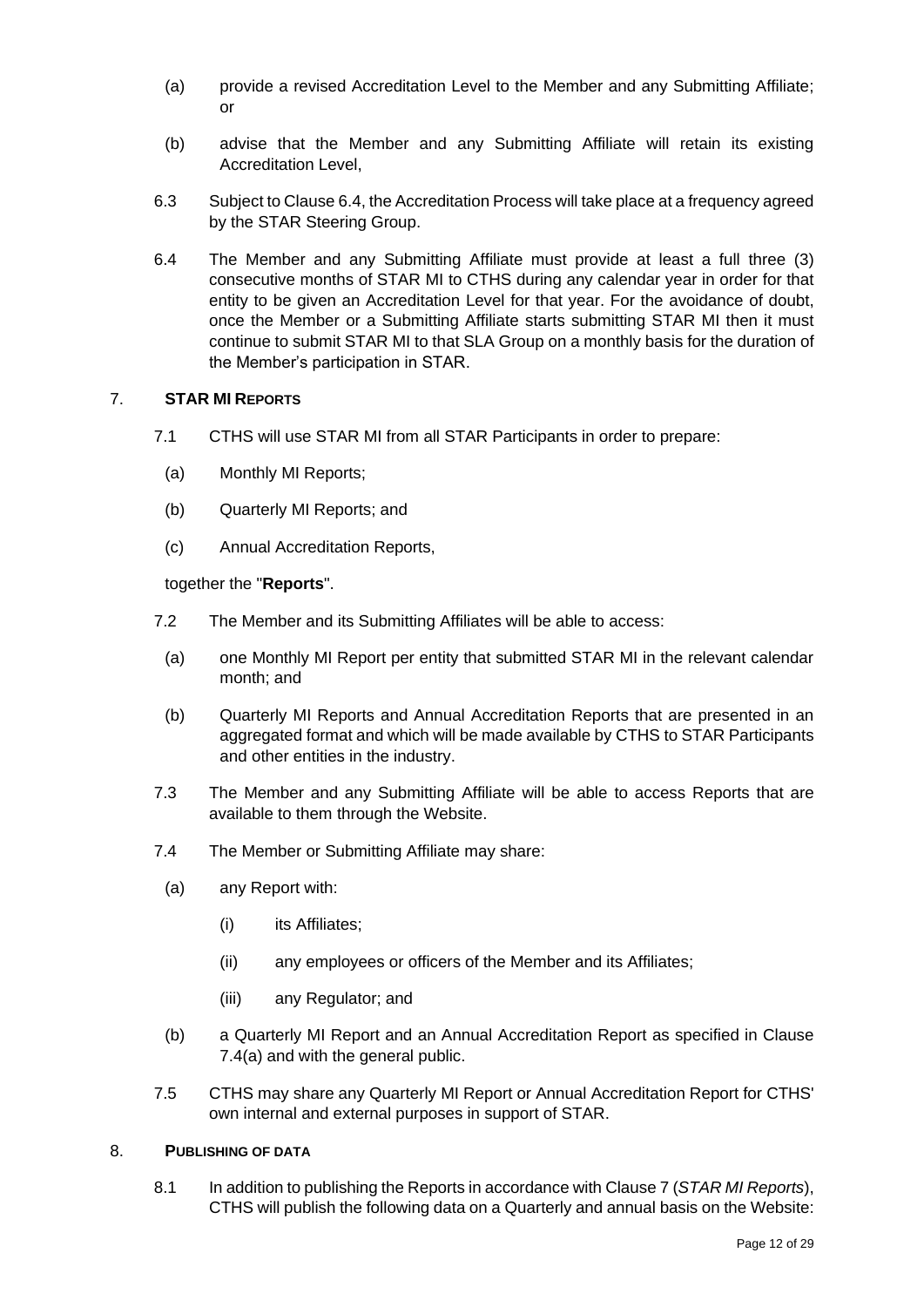- (a) the Accreditation Level of each STAR Participant (at the option of the relevant STAR Participant); and
- (b) aggregated data highlighting the percentage of transfers completed within certain time periods for each SLA Group.
- 8.2 The Member and any Submitting Affiliate hereby provides its consent for CTHS to publish data pursuant to Clause [8.1](#page-11-5) on the Website during the Term in relation to such Member or any Submitting Affiliate.
- 8.3 Following termination of this Agreement, Clause [21](#page-19-0) (*Consequences of Termination*) will apply in respect of all data published by CTHS on the Website.

### <span id="page-12-0"></span>9. **STAR MI PEER REVIEW**

- 9.1 CTHS may, from time to time, implement a peer review process in relation to STAR MI it receives on the Website from STAR Participants. Such peer review process may be split by Accreditation Level, company type or SLA Group.
- 9.2 The Member will be notified of any peer review process to be implemented by CTHS and hereby consents to CTHS' use of the Member's STAR MI and other data provided to CTHS as part of any reasonable peer review process.

#### <span id="page-12-1"></span>10. **USE OF THE WEBSITE**

- 10.1 CTHS will use reasonable endeavours to provide the Website to the Member and any Submitting Affiliate for the purposes of Phase 2 of STAR and the performance of this Agreement and to keep the Website and Website Content updated. The Member and any Submitting Affiliate (by way of its Authorised Users) may make use of the Website subject to the terms of this Clause [10](#page-12-1) and the terms of the licence at Clause [16.3.](#page-16-1)
- 10.2 CTHS makes no guarantee that the Website or any Website Content will be:
- (a) free from errors or omissions, bugs or viruses; or
- (b) available or uninterrupted,

and CTHS accepts no liability in respect of the Website's accuracy or availability, for any reliance placed on any Website Content or for any Loss caused by the Member's use of the Website.

- 10.3 CTHS may, in its absolute discretion, suspend, withdraw, discontinue or change all or any part of the Website or Website Content without notice. CTHS will provide maintenance and support in respect of the Website in accordance with Clause [11](#page-13-0) (*Website Maintenance and Support*).
- 10.4 The Member will be responsible for:
- (a) configuring its information technology, computer programs and/or platform in order to access the Website;
- (b) any use of virus protection software;
- (c) ensuring that no viruses, trojans, worms, logic bombs or other material which is malicious or technologically harmful is introduced or submitted to the Website;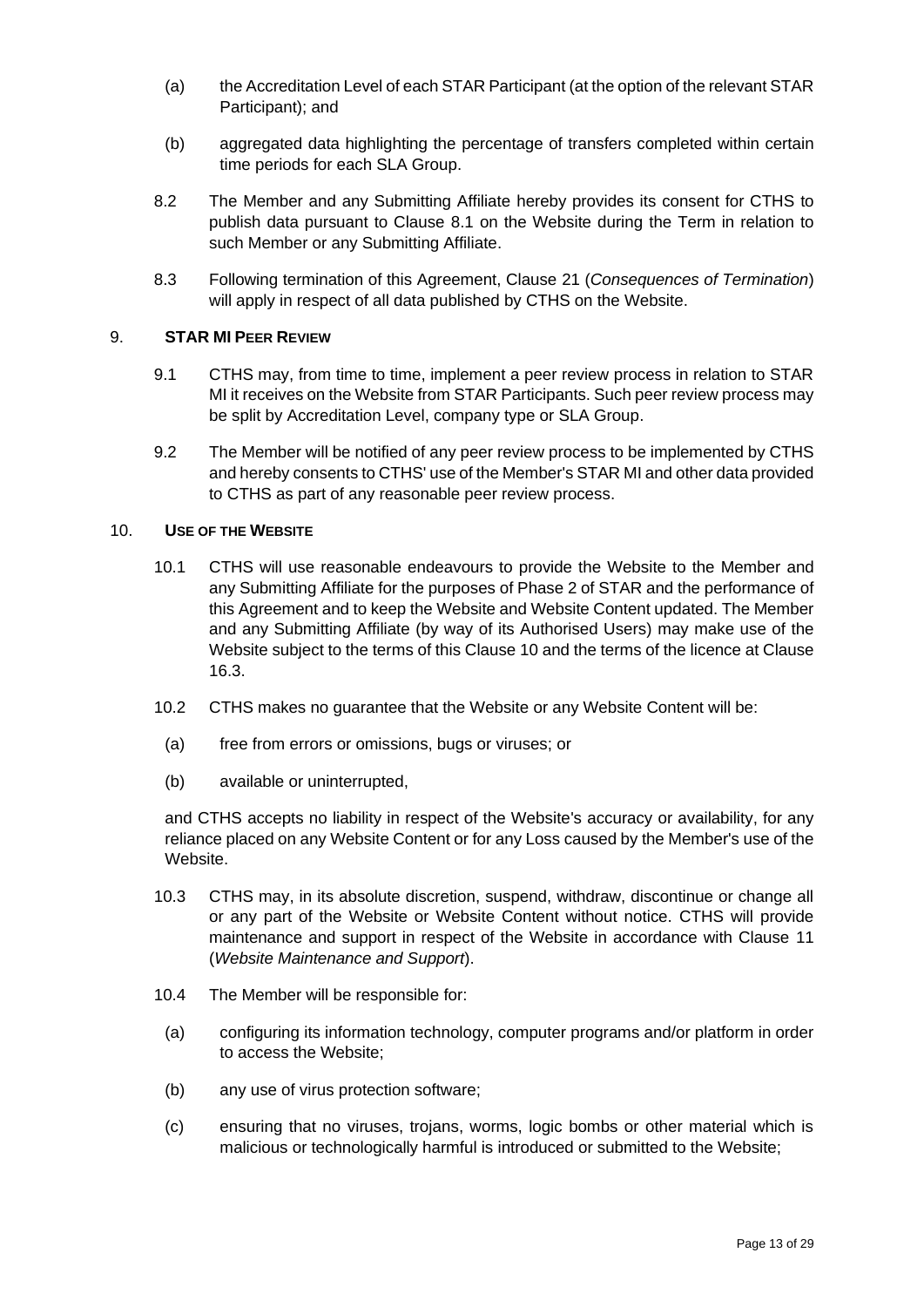- (d) ensuring that no one granted access to the Website under this Agreement attempts to gain unauthorized access to the Website, the server on which the Website is stored or any server, computer or databased connected to the Website;
- (e) ensuring that the Website is only used for lawful purposes and only for the purposes of performing this Agreement and accessing the Reports;
- (f) making any arrangements necessary in order to be able to use the Website.
- 10.5 CTHS may make legal, regulatory, security or operational improvements to the terms of use of the Website set out in this Clause [10](#page-12-1) by notice to the Member in writing or via the Website. CTHS will give prior notice of any such amendments where reasonably practicable.

### <span id="page-13-2"></span>10.6 **Authorised Users**

- (a) Only the Authorised Users designated by the Master User and notified to CTHS under this Clause [10.6](#page-13-2) shall be authorised to access the Member's MI section of the Website. CTHS will provide certain credentials to the Master User in order to enable individuals to access the Website.
- (b) The Master User shall be responsible for granting access to the Authorised Users through the credentials provided by CTHS.
- (c) The Master User shall maintain a log of all Authorised Users and their access and statuses (including active and deleted Authorised Users). The Master User shall notify the CTHS of all Authorised Users and their access details within two (2) Business Days of granting the access to an Authorised User.
- (d) When using the Website, the Master User and an Authorised User shall exercise care to protect the credentials provided to them by CTHS that are used to access the Website (including safeguarding of passwords) and comply with this Clause [10.](#page-12-1)
- (e) The Member and any Submitting Affiliate shall be responsible for acts of the Authorised Users.

### <span id="page-13-0"></span>11. **WEBSITE MAINTENANCE AND SUPPORT**

- 11.1 CTHS shall provide (subject to Clause [28.1\(b\)\)](#page-23-1) maintenance services and technical support to the Member in relation to the Website.
- 11.2 The Member will be able to report any issues to CTHS and CTHS will use its reasonable endeavours to resolve any technical or maintenance issues related to the Website reported by the Member within a reasonable timeframe.

### <span id="page-13-1"></span>12. **SERVICE LEVELS**

- 12.1 The STAR Steering Group will review the Service Levels based on CTHS recommendations on a regular basis and may amend the Service Levels in accordance with the governance details set out on the Website. Any amendments to the Service Levels that are so agreed by the STAR Steering Group will be valid and active once notified on the Website.
- 12.2 The Member acknowledges that it is intended that the Service Levels will be gradually amended over time to encourage further improvements in Product transfer times by STAR Participants.

#### <span id="page-13-3"></span>13. **COMPLAINTS HANDLING**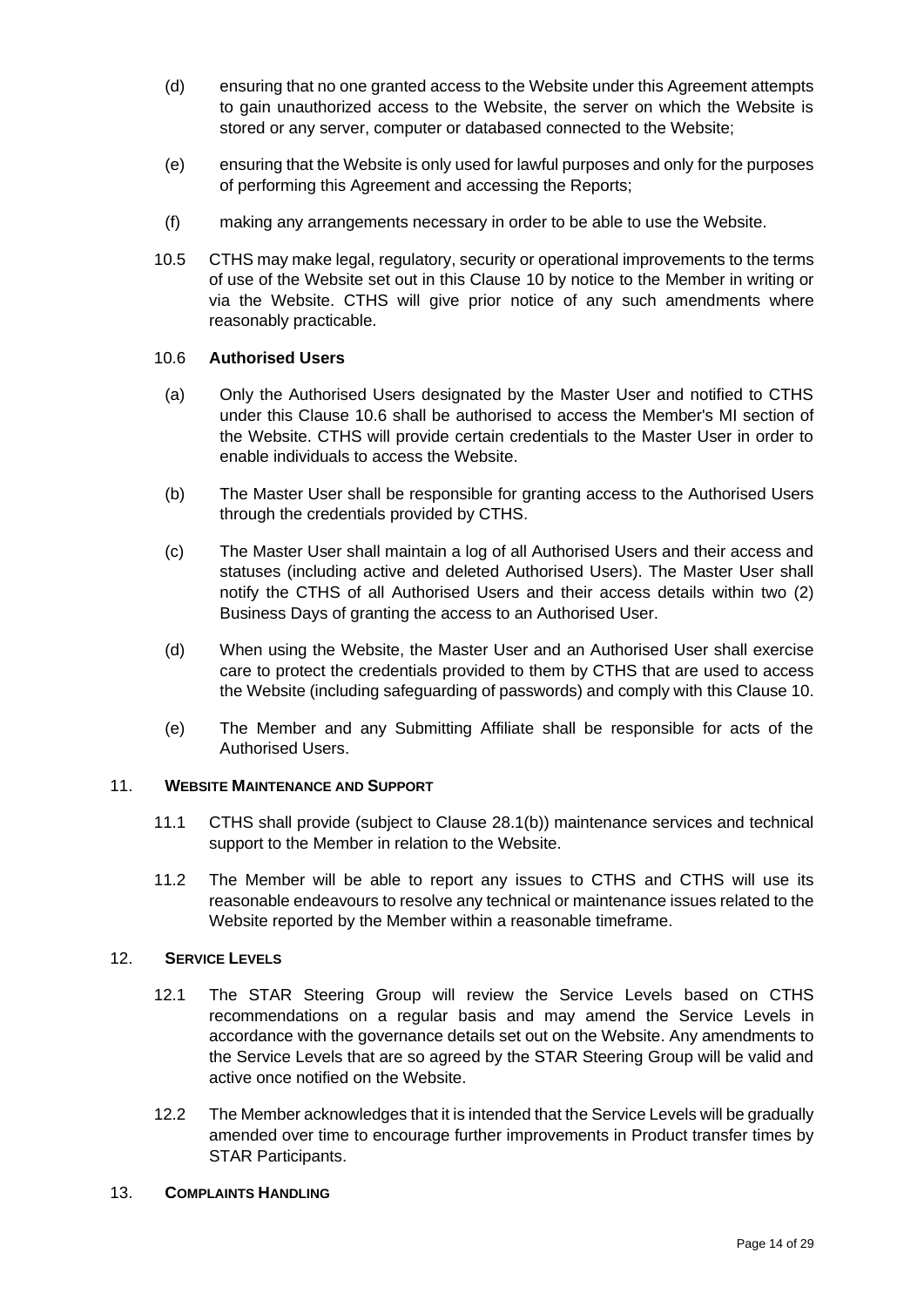- 13.1 All Complaints shall be handled in the first instance in accordance with the Complaints Policy, and the Parties agree to follow the Complaints Policy in relation to any Complaints arising from or in relation to the Member or any Submitting Affiliate.
- 13.2 If a Complaint cannot be resolved by way of the procedure set out in the Complaints Policy, then the relevant Complaint may be resolved in accordance with Clause [28.8.](#page-25-0)
- 13.3 Nothing in this Clause [13](#page-13-3) shall prevent either Party from instigating legal proceedings where an order for an injunction, disclosure or legal precedent is required.
- 13.4 Nothing in this Agreement shall prevent any Party from taking such action as it deems appropriate (including any application to a relevant court) for injunctive or other emergency or interim relief in relation to its Intellectual Property Rights or Confidential Information (or that of its Affiliates) or from otherwise commencing proceedings to preserve any legal right or remedy to protect its interests or the interests of any of its Affiliates.

### <span id="page-14-0"></span>14. **MEMBERSHIP FEES**

- 14.1 In consideration for the provision of Reports, the administration of the Accreditation Process and other services by CTHS in accordance with the terms of this Agreement, the Member agrees to pay the Fees to CTHS in accordance with [Schedule 1](#page-27-1) (*Fees*).
- 14.2 The Parties agree that CTHS will conduct an annual review of the Fees and may amend the Fees from time to time. Any amendments to the Fees will be notified to the Member on the Website at least sixty (60) in advance of any change and will take effect from the beginning of the Member's next annual invoice.
- <span id="page-14-2"></span>14.3 CTHS will provide the Member with an annual invoice for each year in the Initial Period and prior to each Renewal Period. The Member will pay the Fees within thirty (30) days of receipt of an invoice from CTHS (the "**Due Date**").
- 14.4 Except as otherwise provided, the Parties shall each bear their own costs and expenses incurred in respect of compliance with their obligations under this Agreement.
- 14.5 All sums due to CTHS shall be paid in pounds sterling (GBP) by transferring an amount in aggregate to such account as CTHS may notify to the Member in writing from time to time.

#### <span id="page-14-1"></span>15. **DATA PROTECTION**

- 15.1 Each Party undertakes to comply with all Data Protection Laws applicable to it and shall not knowingly cause the other to breach Data Protection Laws.
- 15.2 The Parties agree that:
	- (a) STAR MI does not and will not include any Personal Data;
	- (b) subject to Clause [15.5,](#page-15-1) Personal Data is not required for the purposes of performance of this Agreement; and
	- (c) subject to Claus[e 15.5,](#page-15-1) all data provided by the Member and any Submitting Affiliate to CTHS will be anonymous data.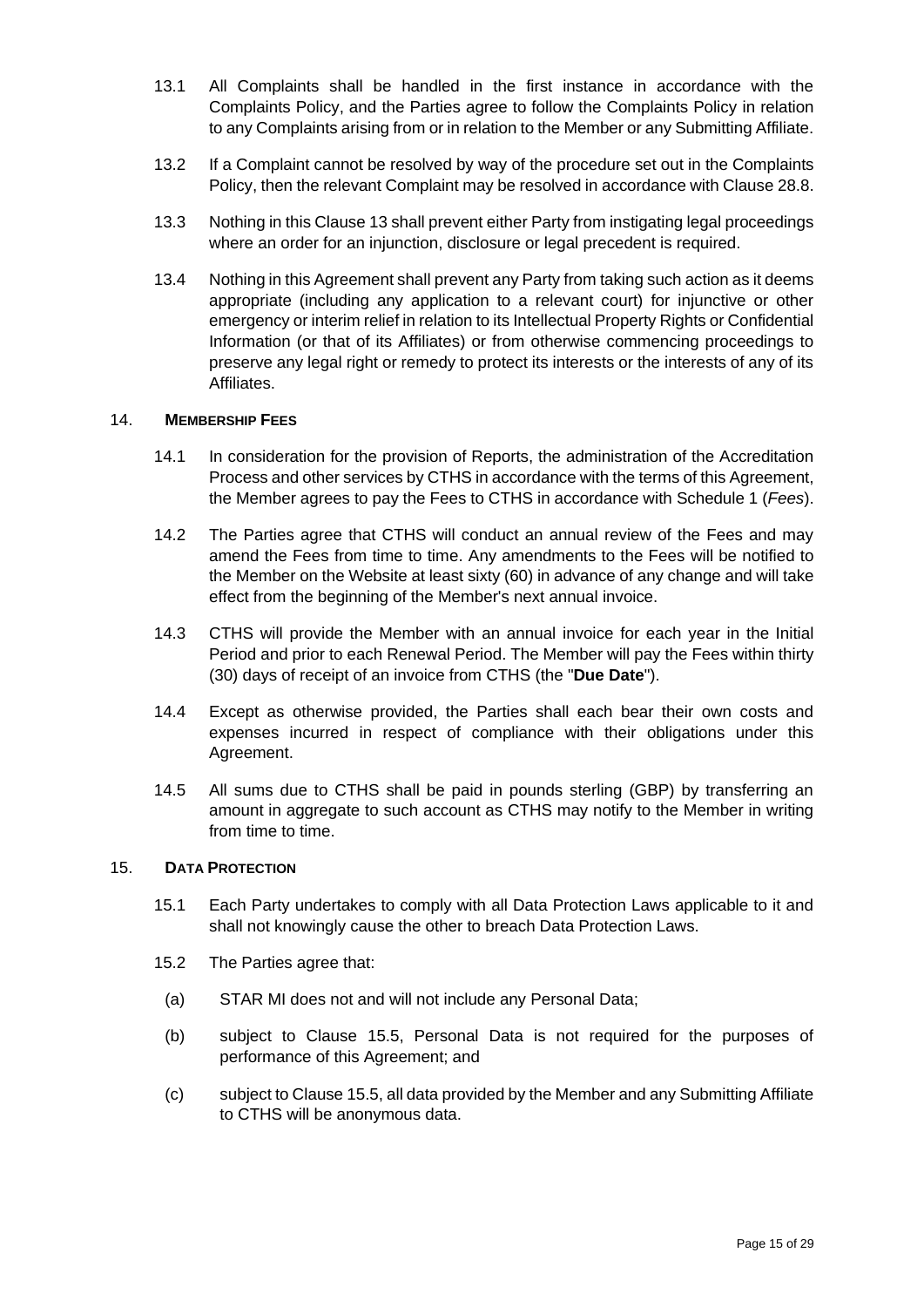- 15.3 The Member warrants that in submitting STAR MI pursuant to Clause [4](#page-10-0) it, and all of its Submitting Affiliates, will not upload any Personal Data to the Website.
- 15.4 If the Member becomes aware of any Personal Data being uploaded to the Website by the Member or any Submitting Affiliate it will immediately notify CTHS and take any action required by CTHS to assist in the return of such Personal Data to the Member. The Member shall bear all costs arising from any action taken to return Personal Data submitted by it.
- <span id="page-15-1"></span>15.5 The Parties acknowledge that CTHS will, pursuant to the Joining Agreement, collect from the Member and/or the Submitting Affiliate certain business contact information of their representatives for the purposes of (among other things) establishing user access permissions to the Website in relation to STAR. The Parties acknowledge that their obligations in this regard are as set out in the Joining Agreement, and CTHS will use information in the manner set out in the Privacy Policy.
- <span id="page-15-4"></span>15.6 The Member agrees to indemnify, keep indemnified and hold harmless CTHS against all costs, claims, damages or expenses (including but not limited to legal fees, administrative penalties, investigation costs and legal costs (calculated on a full indemnity basis)) incurred by CTHS or for which CTHS may become liable due to a breach of Data Protection Laws and/or this Agreement.

### <span id="page-15-2"></span><span id="page-15-0"></span>16. **INTELLECTUAL PROPERTY**

### 16.1 **Ownership of Intellectual Property Rights**

- (a) Except as expressly provided in this Agreement, the Parties will not acquire any right, title or interest in or to any Intellectual Property Rights of the other Party or any other STAR Participant. All goodwill resulting from the use of a Party's Intellectual Property Rights by the other Party pursuant to the licences granted under this Clause [16.1](#page-15-2) will inure solely to the benefit of the owner of such Intellectual Property Rights. Each Party will at no charge promptly execute such documents as the owner of the relevant Intellectual Property Rights may reasonably require in order for them to obtain the full benefit of such goodwill.
- <span id="page-15-3"></span>(b) The Member (or any Submitting Affiliate as applicable) will own all Intellectual Property Rights in and to the Member IPR whether subsisting at the Effective Date or developed thereafter.
- (c) CTHS will own all Intellectual Property Rights in and to the STAR IPR whether subsisting at the Effective Date or developed thereafter.

### 16.2 **Licence of Brands**

- (a) CTHS hereby grants a limited revocable, non-exclusive, non-sub-licensable (subject to Clause [28.1\(b\)\)](#page-23-1) non-transferable, royalty-free licence to the Member and any Submitting Affiliate to use and reproduce the appropriate STAR Accreditation Brands, once awarded to the Member or Submitting Affiliate by CTHS, for the purposes of fulfilling the Member's obligations, exercising its rights in performing this Agreement and publicising its participation in Phase 2 of STAR (including without limitation the publication of the Member's Accreditation Level from time to time) subject to the STAR Accreditation Brands Terms of Use.
- (b) For the period the Member remains a Party to this Agreement, CTHS may request that the Member grants or procures the grant of a limited revocable, non-exclusive, non-sub-licensable (subject to Clause [28.1\(b\)\)](#page-23-1), non-transferable, royalty-free licence to CTHS to use and reproduce certain Member Brands solely for the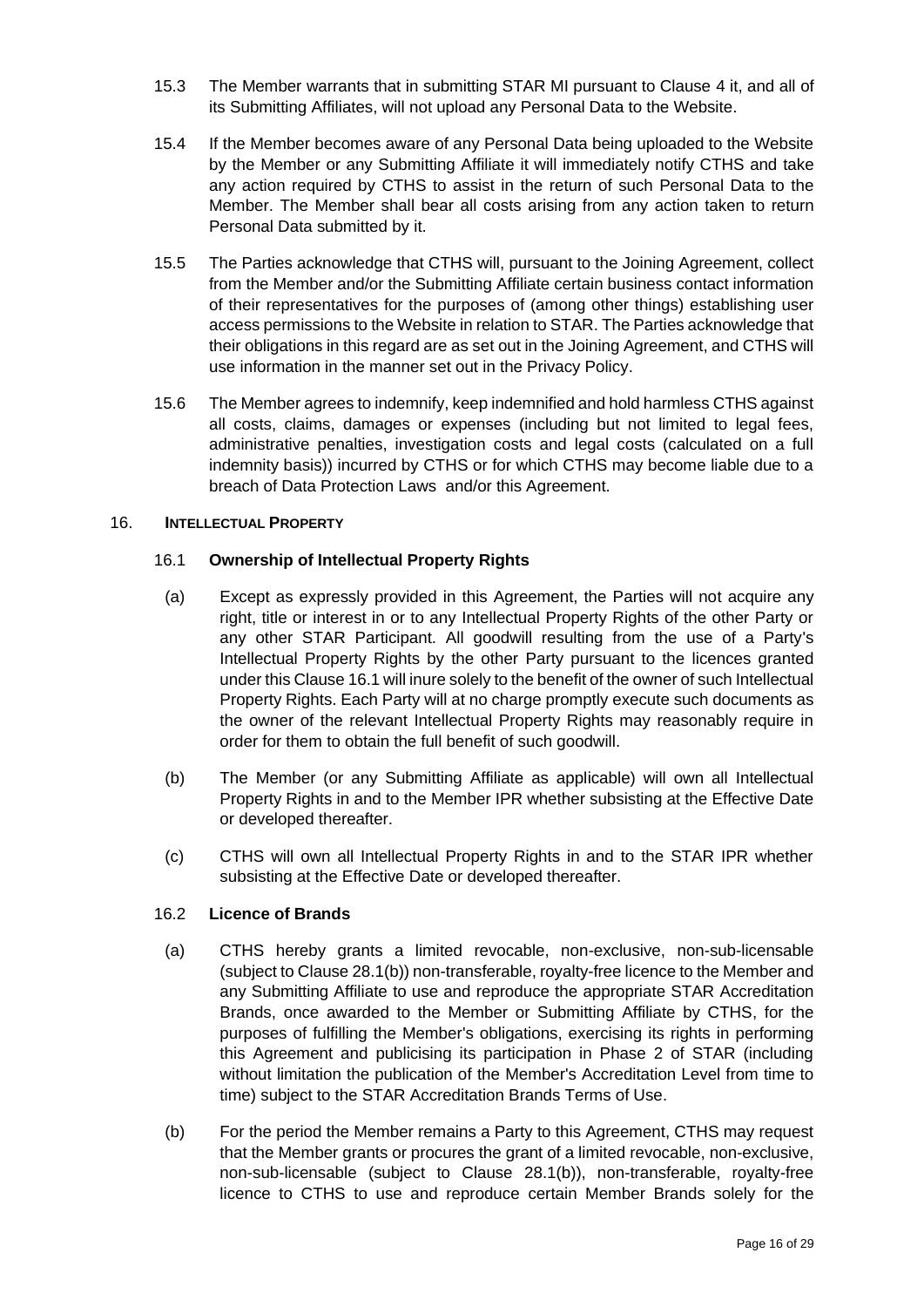purposes of publicising the Member's participation in Phase 2 of STAR on the Website or other marketing material. The Member shall not unreasonably refuse or delay its consent to such request by CTHS.

- (c) Neither Party will without the other Party's prior written consent modify, delete from or add to the other Party's Brand in exercising the rights granted to it under this Clause [16.1\(b\)](#page-15-3) including (without limitation) any changes in text, graphics or colour of such Brand.
- (d) The Member or any Submitting Affiliate is only permitted to publicise the STAR Accreditation Brands associated with either their (i) current Accreditation Level, and/or (ii) Accreditation Levels awarded by CTHS in previous years.
- (e) Upon termination, exclusion or Cancellation of participation (where applicable or relevant) in respect of the Member for any reason all rights of CTHS to display or otherwise use the Member Brand will cease, and CTHS agrees not to thereafter display or otherwise use the Member Brand for any purpose and will take all necessary steps to remove all representations of the Member Brand from the Website except as provided in Clause [21.1\(c\).](#page-19-3)

## <span id="page-16-1"></span>16.3 **Licence of the STAR IPR**:

- (a) Subject to Clause [16.1](#page-15-2) and the Member's compliance with this Agreement, CTHS grants to the Member for the Term a limited, revocable, non-exclusive, non-sublicensable, non-transferable, royalty-free licence to the Member to the STAR IPR solely for the purpose (and solely to the extent required for the purpose) of fulfilling the Member's obligations and exercising its rights under this Agreement.
- (b) Upon termination, exclusion or Cancellation of participation (where applicable or relevant) in respect of the Member for any reason, all rights of the Member to the STAR IPR will cease. The Member agrees not to thereafter display or otherwise use the STAR IPR for any purpose.

### 16.4 **Licence of the Member IPR**:

Subject to Clause [16.1\(b\),](#page-15-3) the Member grants to CTHS for the Term a limited, revocable, non-exclusive, non-sub-licensable, non-transferable, royalty-free licence to CTHS to the Member IPR solely for the purpose of fulfilling its obligations and exercising its rights under this Agreement.

### 16.5 **Further Assurance:**

Each Party will do and execute, or arrange for the doing and executing of, each necessary act, document and thing reasonably within its power to implement and give effect to this Agreement (including executing any licences or assignments in a form required to give full effect to the licences and ownership rights set out in this Clause [16](#page-15-0) (*Intellectual Property*)).

### <span id="page-16-0"></span>17. **SECURITY**

- 17.1 CTHS will implement appropriate security measures with relevant suppliers in compliance with ISO27001 to minimise the risk of unauthorised access or damage to Website and related networks.
- 17.2 When using the Website, any software and other infrastructure provided by CTHS, the Member and any Submitting Affiliate shall comply, and shall ensure that the Master User and any Authorised Users at all times comply, with the Security Requirements.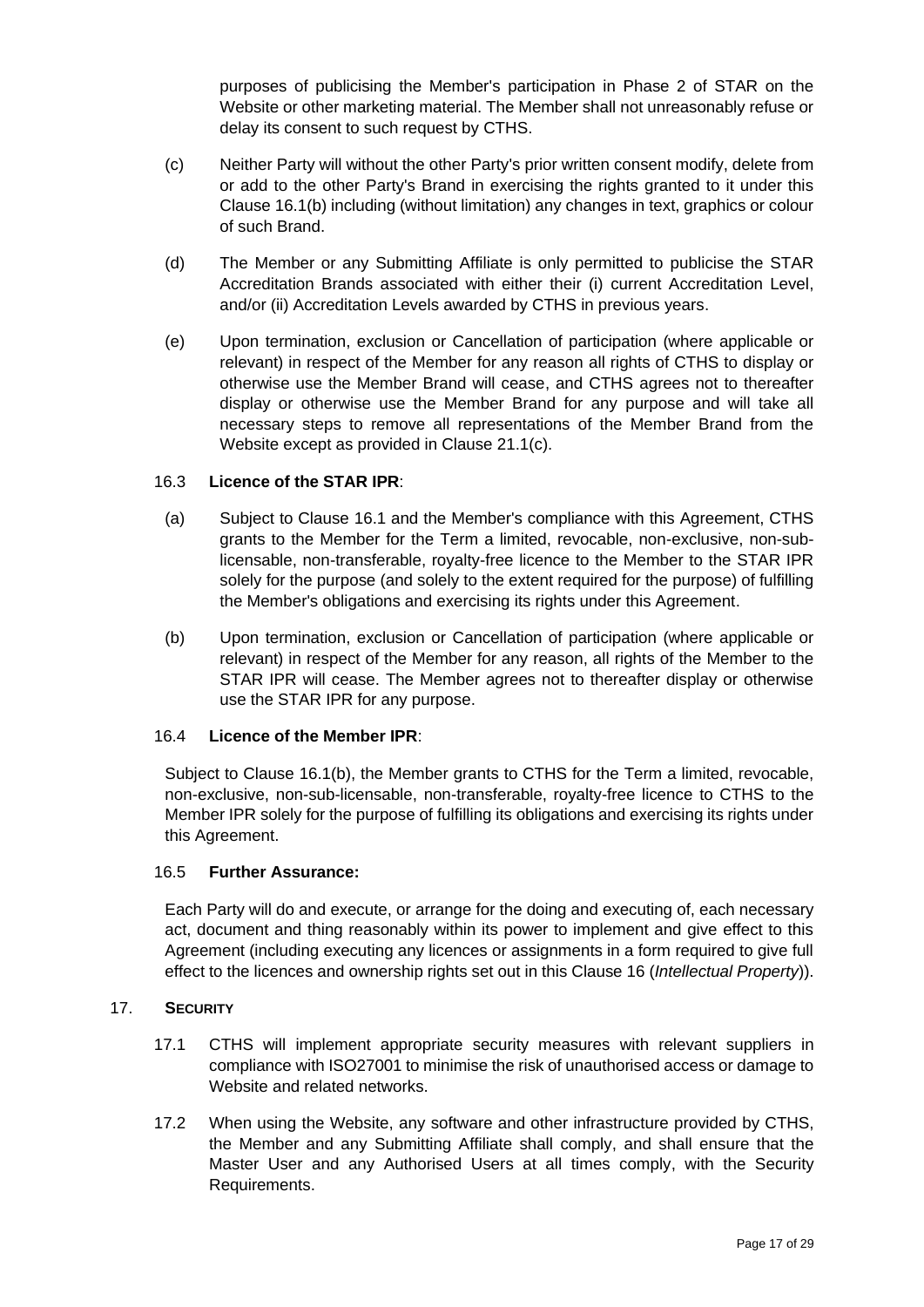- 17.3 The Member will procure that the Master User and any Authorised Users keep their Website login credentials secure and do not share them with any other person. If the Member becomes aware or has reason to suspect that the Master User's or any Authorised User's login credentials have been obtained by any unauthorised person or there has been any unauthorised access to or use of the Website, the Member will notify CTHS and will take such steps as may be necessary to prevent, or stop, as the case may be, any such unauthorised access or use.
- 17.4 Each Party shall promptly advise the other when it becomes aware of any breach, or potential breach of security which may adversely affect the Website, any software and other infrastructure provided by CTHS, and each Party shall co-operate with the other to mitigate the impact of the breach with a view to minimizing any losses and restoring the Website or other networks to their original operating and security efficiency.

### <span id="page-17-2"></span><span id="page-17-0"></span>18. **POLICIES**

- 18.1 In performing its obligations under this Agreement, the Member and any Submitting Affiliate must comply with the followin policies:
	- (a) the Competition Policy;
	- (b) the Security Requirements; and
	- (c) the Complaints Policy (in respect of any Complaints),

and any other policies that may be notified on by CTHS to the Member from time to time (including those which are posted on the Website) (the "**Policies**").

- 18.2 The Whistleblowing Policy provides a procedure for Representatives of the Member or any Submitting Affiliate to alert CTHS to certain concerns, and the Member shall encourage such Representatives to review the Whistleblowing Policy and follow the procedure if such concerns arise.
- 18.3 The Privacy Policy outlines the ways in which CTHS will use any Personal Data provided by Representatives of the Member or any Submitting Affiliate directly to CTHS in connection with the Joining Agreement.
- 18.4 CTHS may terminate this Agreement with immediate effect by giving written notice to the Member if the Member or any Submitting Affiliate breaches any of the Policies.

#### <span id="page-17-3"></span><span id="page-17-1"></span>19. **MARKETING AND REPORTING**

- 19.1 CTHS will maintain, for its own purposes for the management of the STAR service, a Register of Members including in respect of each STAR Participant (to the extent such information is provided by each STAR Participant to CTHS):
	- (a) the name, address, and email contact details;
	- (b) in respect of Members, the Member's VAT registration number; and
	- (c) the details of the Relationship Manager and Master User that correspond to the STAR Participant.
- 19.2 The Member will notify CTHS of any changes to any of the details listed in Clause [19.1](#page-17-3) promptly and in any event within ten (10) Business Days following the date of the relevant change, and CTHS will update the Register of Members to reflect such updated details promptly thereafter.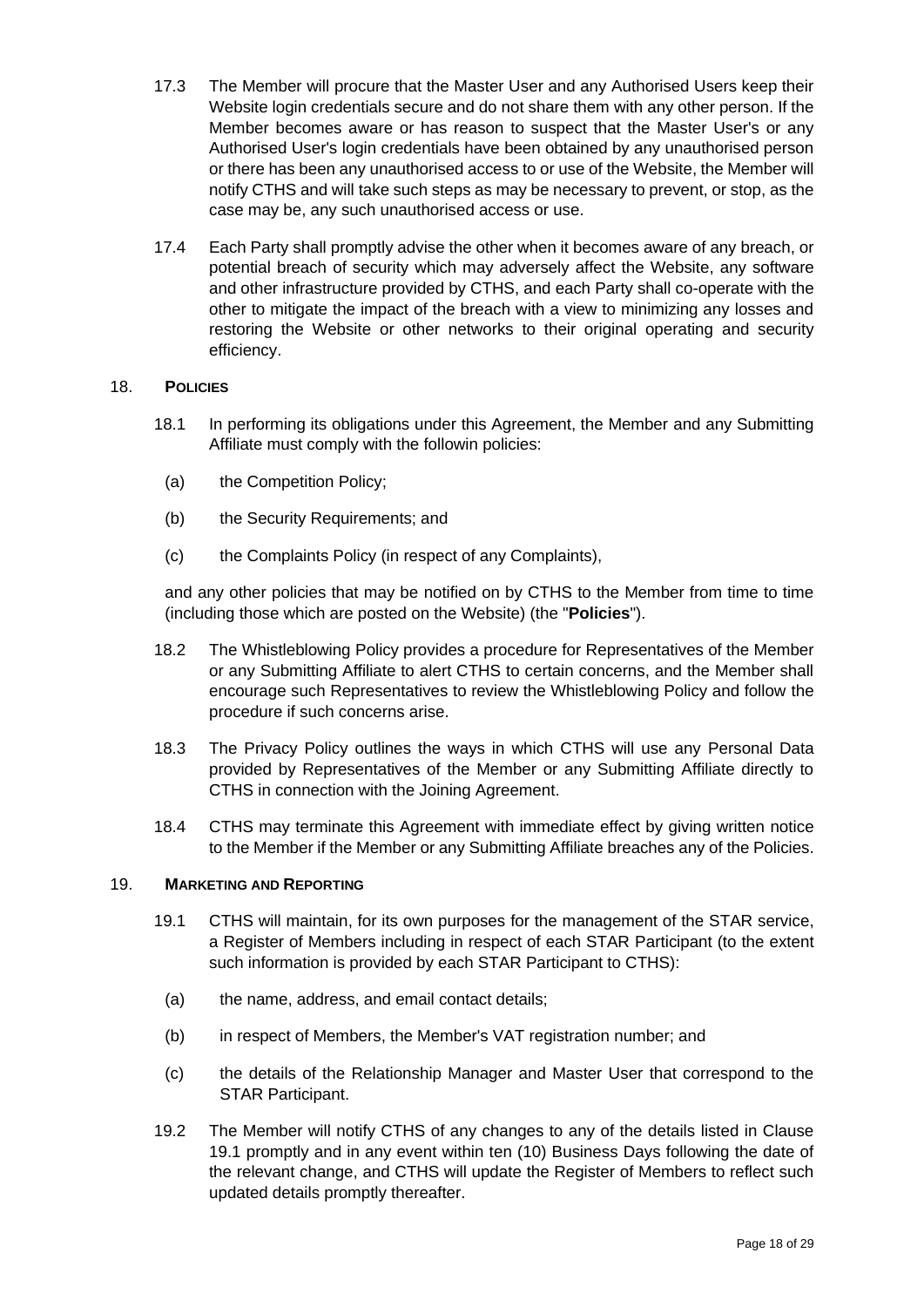19.3 The Member agrees to use the STAR Accreditation Brands in line with the Accreditation Logo Terms of Use.

### <span id="page-18-3"></span><span id="page-18-0"></span>20. **TERMINATION**

### 20.1 **Termination by the Member**

- (a) The Member may terminate its participation in STAR:
	- (i) for whatever reason, by giving CTHS not less than thirty (30) Business Days' written notice; and
	- (ii) if CTHS has committed a material breach of this Agreement and, if such breach is capable of remedy, has failed to remedy the same within ten (10) Business Days of receipt of notice of the breach.
- <span id="page-18-2"></span><span id="page-18-1"></span>(b) The Member may terminate this Agreement in respect of any Submitting Affiliate that has been identified in, and is submitting STAR MI pursuant to, an Order Form (the "**Cancellation**") by giving CTHS not less than thirty (30) Business Days' written notice. The terms of this Agreement will continue to apply to the Member and any other Submitting Affiliate that is not subject to the Cancellation.

## 20.2 **Termination by CTHS**

- (a) CTHS may terminate the Member's and/or any Submitting Affiliate's participation in the STAR by giving the Member not less than thirty (30) Business Days' written notice:
	- (i) if the Member fails to pay any Fees due to CTHS by the Due Date, and subsequently fails to pay the relevant Fees within thirty (30) days of written notice from CTHS notifying the Member of the failure to pay the Fees;
	- (ii) if the Member or any of its employees, Affiliates, officers or agents discloses or uses the Confidential Information of CTHS or another STAR Participant in breach of this Agreement;
	- (iii) if the Member or a Submitting Affiliate uses the STAR Accreditation Brands other than as permitted by this Agreement;
	- (iv) if the Member knowingly submits misleading or incorrect data as part of it reporting obligations as set out in Clause [4](#page-10-0) (*STAR MI Collection and Submission*); or
	- (v) if the Member or a Submitting Affiliate has committed a material breach of this Agreement and, if such breach is capable of remedy, has failed to remedy the same within ten (10) Business Days of receipt of notice of the breach.
- (b) CTHS may terminate the Member's and/or any Submitting Affiliate's participation in STAR immediately by giving the Member written notice if:
	- (i) the Member or any of its Submitting Affiliates has done anything which has an adverse impact on the reputation of STAR or CTHS; or
	- (ii) an Insolvency Event occurs in relation to the Member or any Submitting Affiliate.

### 20.3 **Termination of licences by CTHS**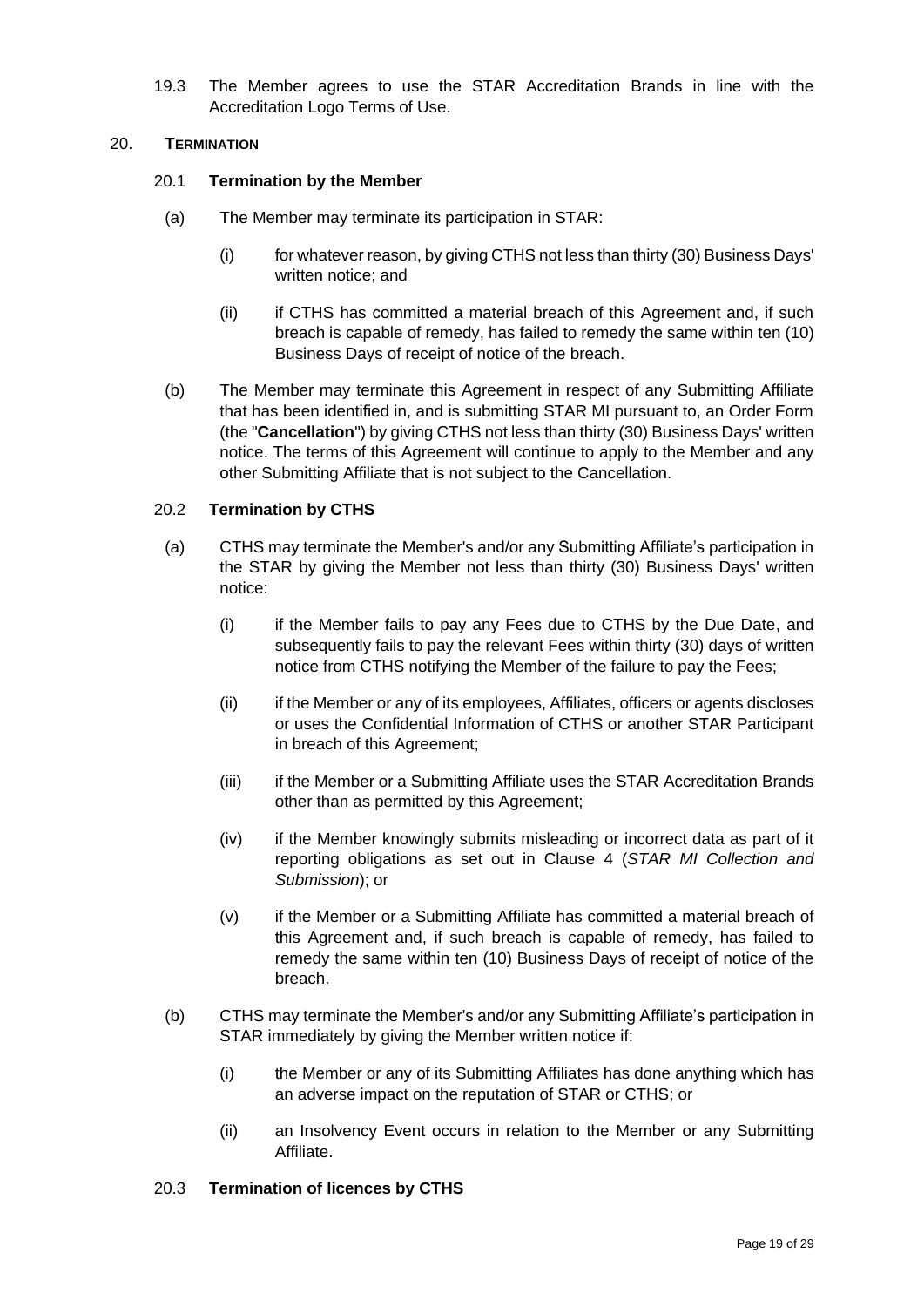CTHS may terminate the licences to STAR Accreditation Brands and/or STAR IPR by giving the Member or any Submitting Affiliate not less than thirty (30) Business Days' written notice in case of failure of the Member or any Submitting Affiliate to comply with any relevant licence provisions under Clause [16](#page-15-0) (*Intellectual Property*).

### <span id="page-19-0"></span>21. **CONSEQUENCES OF TERMINATION**

- 21.1 From the Termination Date:
- (a) the licences granted under Clause [16](#page-15-0) (*Intellectual Property*) terminate provided that the Member and all Submitting Affiliates may continue to display and use STAR Accreditation Brands for historic Accreditation Levels that have been awarded to that entity in previous years of STAR membership (if any);
- (b) the Member and any Submitting Affiliate shall no longer have access and submission rights as set out in Clause [4](#page-10-0) (*STAR MI Collection and Submission*) and Clause [7.2](#page-11-6) (including without limitation any access to the Reports and Website);
- <span id="page-19-3"></span>(c) CTHS shall not be required to remove the Member Brands (and any Submitting Affiliate) produced historically from the Reports or the Website, but will no longer use the Member Brands or Member IPR as part of any further Reports following the Termination Date; and
- (d) CTHS will retain STAR MI and all aggregated data in accordance with Clause [5.](#page-10-1)

#### 21.2 **Fees**

- (a) Subject to Clause [21.2\(b\),](#page-19-4) any Fees paid by any Member to CTHS will not be refunded to the Member following termination.
- <span id="page-19-4"></span>(b) If the Member terminates this Agreement in accordance with Clause  $20.1(a)(ii)$ , CTHS will refund to the Member the proportion of the annual Fees paid to CTHS by such Member on a pro rata basis for the period from the Termination Date until the expiry of the relevant Initial Period or Renewal Period.

### 21.3 **Other**

- (a) Termination of this Agreement for any reason will not affect any rights and/or obligations of the Parties which have accrued before such termination, or any provision of this Agreement which expressly or by implication is intended to come into effect or to continue in effect on or after such termination.
- (b) The following Clauses of this Agreement will survive termination or expiry of this Agreement for whatever reason: Clauses [1,](#page-2-0) [5,](#page-10-1) [8,](#page-11-1) [9,](#page-12-0) [14,](#page-14-0) [15.6,](#page-15-4) [16,](#page-15-0) [21,](#page-19-0) [22,](#page-19-1) [23,](#page-20-0) [24,](#page-20-1) [25,](#page-21-0) [27](#page-22-0) and [28.](#page-23-0)

### <span id="page-19-2"></span><span id="page-19-1"></span>22. **CONFIDENTIALITY**

- <span id="page-19-5"></span>22.1 Each Party that receives Confidential Information (the "**Receiving Party**") undertakes:
	- (a) to keep confidential all Confidential Information and not to use (and to procure that all of the Receiving Party's Affiliates, officers, employees and agents do not use) any such Confidential Information for any purpose other than the purpose for which it is disclosed;
	- (b) not to disclose any Confidential Information except to employees, officers, agents or sub-contractors of the Receiving Party if and only to the extent that they need to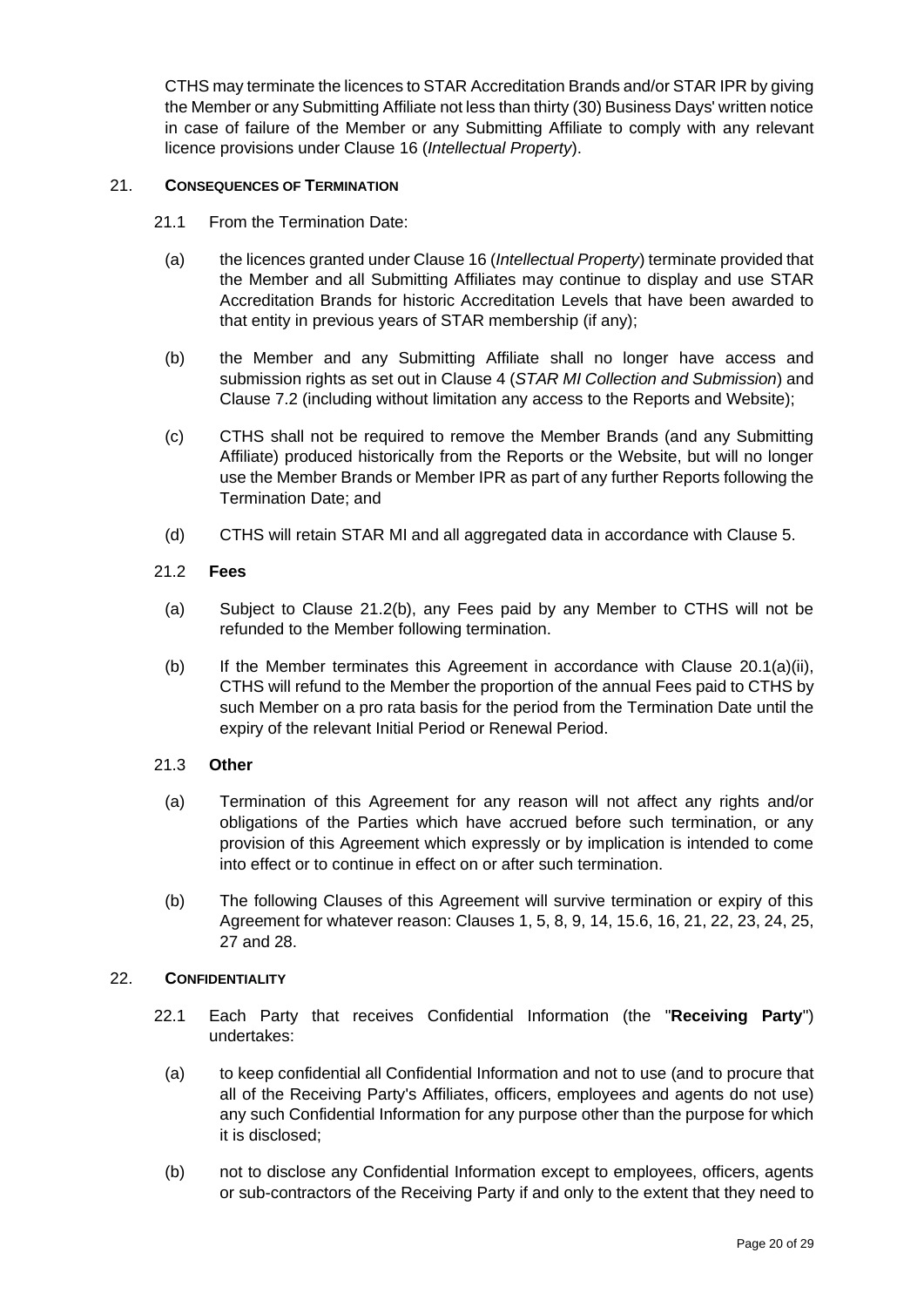know such Confidential Information for the purpose referred to in Clause [22.1](#page-19-2)[\(a\)](#page-19-5) and provided always that they will not use any such Confidential Information for any other purpose; and

- (c) to prevent the disclosure of any Confidential Information to, or access to any Confidential Information by, any third party without the prior written consent of the disclosing party except for disclosure to or access by any professional advisers or as may be required by Applicable Law or any Regulator.
- 22.2 CTHS will retain the rights in its Confidential Information. The Member will retain the rights in its Confidential Information and each STAR Participant will retain its rights in its own respective Confidential Information.
- 22.3 CTHS and its representatives will use any data provided by the Member or on the Member's behalf for the purposes only of organising and administering the activities related to Phase 2 and to facilitate the purposes of the STAR initiative, including as part of any STAR marketing.
- 22.4 The copyright and any other Intellectual Property Rights arising in outputs from any meetings or in the materials relating to STAR will be owned by CTHS, and no STAR Participant will be able to claim any rights in or to any part of those.
- 22.5 The Member will not, and will ensure that its representatives do not, use the Member's participation in STAR as a means for sharing (either directly or indirectly) with CTHS or any other STAR Participant any commercially sensitive information or data that is not necessary for the purpose of the Phase 2 activity as set out in this Agreement. All STAR Participants will be required to comply with any appropriate safeguards put in place by CTHS to ensure that commercially sensitive information is not exchanged between participants, either directly or indirectly, through participation in STAR.

### <span id="page-20-0"></span>23. **COMPLIANCE WITH LAWS**

- 23.1 The Member and CTHS are each responsible for ensuring that it, its respective subcontractors, agents, nominees and anyone carrying out its respective obligations under this Agreement on its behalf, will comply with all of its own obligations under any Applicable Law.
- 23.2 Nothing in this Agreement will require either Party to perform any obligation or to take or omit taking any action that would place it in breach of any Applicable Law.
- <span id="page-20-2"></span>23.3 The Member or CTHS will promptly provide all information within its possession or control that is reasonably requested by the other Party to enable the other Party to comply with Applicable Law or to comply with an information request from a Regulator. All information disclosed by either Party under this Clause [23.3](#page-20-2) will be treated as Confidential Information as set out in Clause [22.](#page-19-1)

### <span id="page-20-1"></span>24. **CHANGE CONTROL**

- 24.1 Except as otherwise specified in this Agreement, any Change or variation to this Agreement will be made in accordance with the Change Control Procedure.
- 24.2 CTHS may make changes to the Fees by notification on the Website in accordance with the terms of this Agreement.
- 24.3 Unless expressly agreed otherwise by the Parties, the Member will be responsible for its own costs and expenses incurred in the proposal, assessment, approval,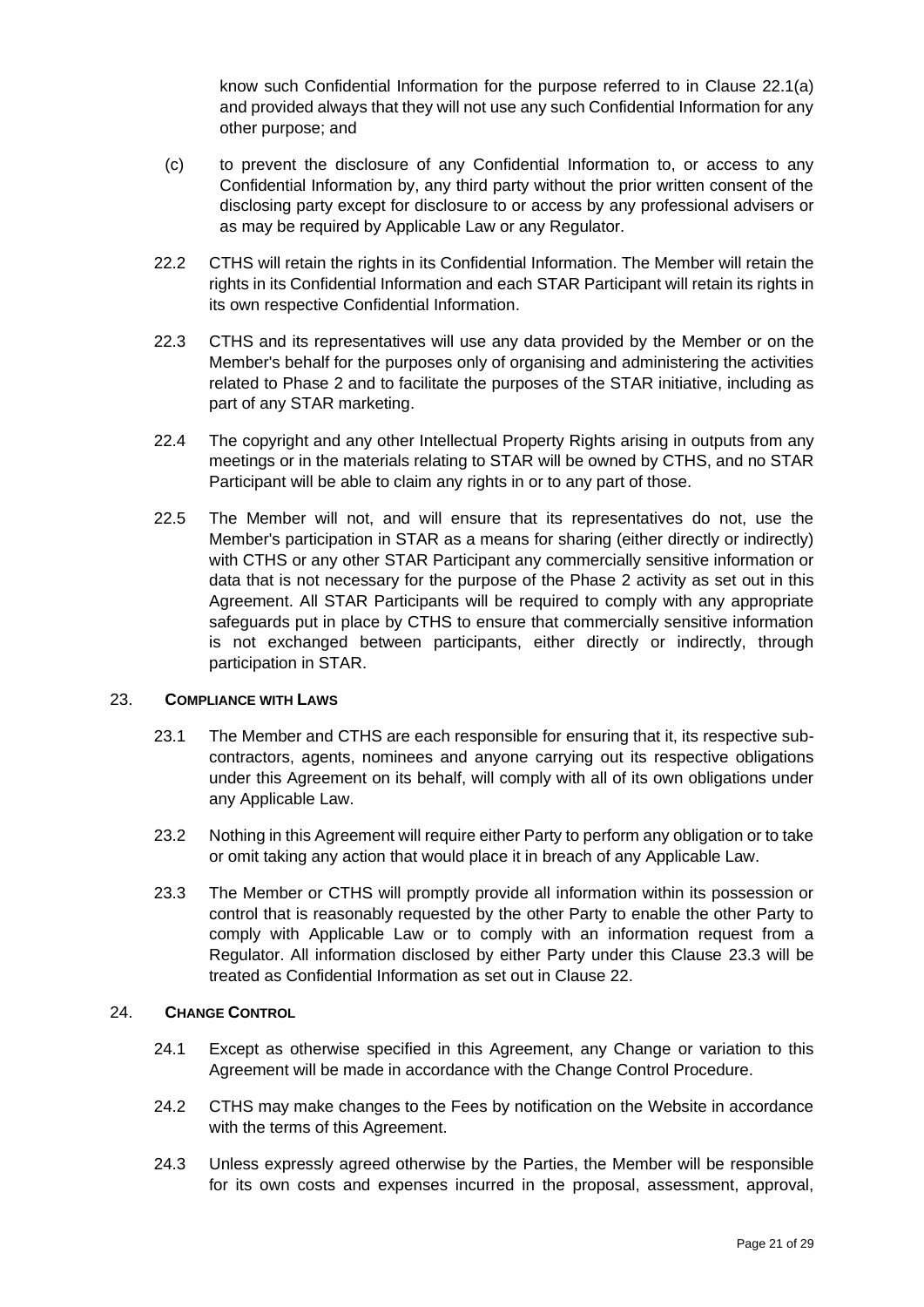consultation and/or implementation of or in relation to any Change or proposed Change.

## <span id="page-21-2"></span><span id="page-21-0"></span>25. **LIABILITY**

- 25.1 Nothing in this Agreement will exclude or limit a Party's liability under or in connection with the Agreement for:
	- (a) death or personal injury resulting from the negligence of that Party or its officers, agents, employees or sub-contractors;
	- (b) fraud or fraudulent misrepresentation;
	- (c) breach of Confidentiality provided under Clause 22;
	- (d) breach of Data Protection Laws or the indemnity provided under Clause [15.6;](#page-15-4)
	- (e) breach of Applicable Law committed by the other Party as a result of a failure by the first Party to comply with its obligations under the Agreement; or
	- (f) for any other matter in respect of which liability cannot by Applicable Law be excluded or limited.
- 25.2 Subject to Clauses [25.1](#page-21-2) and [25.3,](#page-21-3) CTHS' maximum aggregate liability to the Member for Losses arising under or in connection with any breach or non-performance of this Agreement whether arising from tort (including negligence), breach of contract or otherwise, will not in aggregate across this Agreement exceed total Fees paid by the Member to CTHS in the calendar year in which the event giving rise to liability takes place.
- <span id="page-21-3"></span>25.3 Subject to Clause [25.1,](#page-21-2) CTHS will not be liable to the Member for:
	- (a) any loss of goodwill, reputation or opportunity;
	- (b) any loss of profits, revenue, or anticipated savings or wasted management time, in each case whether direct or indirect;
	- (c) any amounts paid or payable to third parties to the extent that these are over and above direct Losses, for example ex gratia payments; or
	- (d) any indirect or consequential Loss which in each case arises out of or in connection with the Agreement or any breach or non-performance of the Agreement (including by reason of negligence) whether or not the other Party had been informed of or was aware that there was a serious possibility of such Loss.
- 25.4 Each Party will use its reasonable endeavours to minimise and mitigate (including, without limitation, through recovery from third party suppliers or successful insurance claims) any Loss for which it is entitled to bring a claim against another Party pursuant to this Agreement.
- 25.5 The Member shall be liable under this Agreement for the acts and omissions of each of its Submitting Affiliates as if such acts and omissions were conducted by the Member.

#### <span id="page-21-1"></span>26. **FORCE MAJEURE**

26.1 A Party will not be responsible for any delay in performing or failure to perform any of its obligations under this Agreement if and to the extent that the delay or failure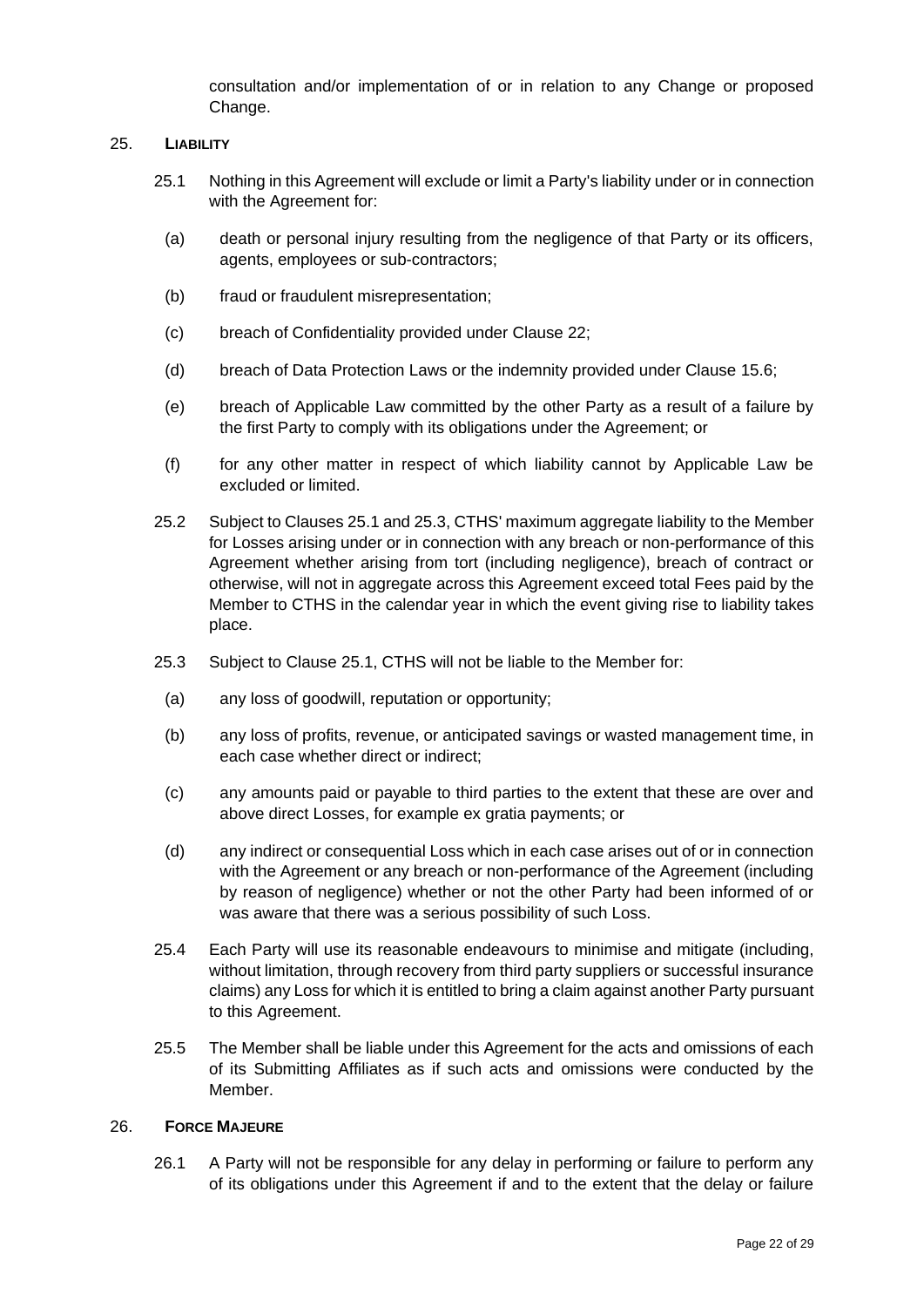directly results from a failure of another Party to perform its obligations in accordance with this Agreement.

- <span id="page-22-3"></span>26.2 Subject to Clauses [26.3](#page-22-1) and [26.4,](#page-22-2) to the extent that any Party is prevented from performing any of its obligations under the Agreement by an Force Majeure Event, then that Party's obligation to perform such obligations under the Agreement will during the continuation of the relevant Force Majeure Event be read and construed as an obligation to perform such obligations to the best level reasonably achievable in the circumstances of the Force Majeure Event.
- <span id="page-22-4"></span><span id="page-22-1"></span>26.3 The Affected Party will not be entitled to invoke the provisions of Clause [26.2](#page-22-3) unless the Affected Party:
	- (a) on becoming aware of any Force Majeure Event which gives rise, or which is likely to give rise, to any failure or delay in the performance of any of its obligations under the Agreement, promptly notifies the other Party, giving details of the Force Majeure Event, the obligations on its part which are affected and its reasonable estimate of the period for which such failure or delay will continue;
	- (b) provides to the other Party written confirmation and reasonable evidence of such Force Majeure Event within five (5) Business Days following notification pursuant to Clause [26.3\(a\);](#page-22-4) and
- (c) takes all reasonable steps to prevent, avoid, overcome and mitigate the effects of such Force Majeure Event.
- <span id="page-22-2"></span>26.4 If the Member is prevented from, or delayed in, performing any of its obligations under the Agreement by an Force Majeure Event which continues for more than six months, then:
	- (a) CTHS may terminate the affected Member's participation in Phase 2 of STAR by giving not less than two (2) Business Days' written notice of such termination to the Member; or
	- (b) the Member may terminate its own participation in Phase 2 of STAR by giving not less than two (2) Business Days' written notice of such termination to CTHS,

and in either case the terms of Clause [21](#page-19-0) will apply following expiry of such termination notice.

### <span id="page-22-0"></span>27. **NOTICES**

- 27.1 All notices to be given under this Agreement must be in writing and may be given personally, by prepaid first class post, prepaid international airmail, or in electronic form. Unless impracticable for technological reasons or otherwise required by Applicable Law, all notices given under the Agreement will be given by email, but this will not affect the validity of any notice given in accordance with this Clause [27](#page-22-0) by any other means. Notices given to the Member must be sent to the address, or email address of the Member as specified from time to time in the Register of Members.
- 27.2 Notices to the Member must be marked for the attention of the Member's Relationship Manager from time to time.
- 27.3 Notices given to CTHS must be sent to its registered office from time to time or to the email address expressly stated on the Website from time to time to be the email address for receipt of notices from Member. All notices to CTHS must be marked for the attention of Company Secretary or such other person as CTHS may notify to the Member from time to time on the Website.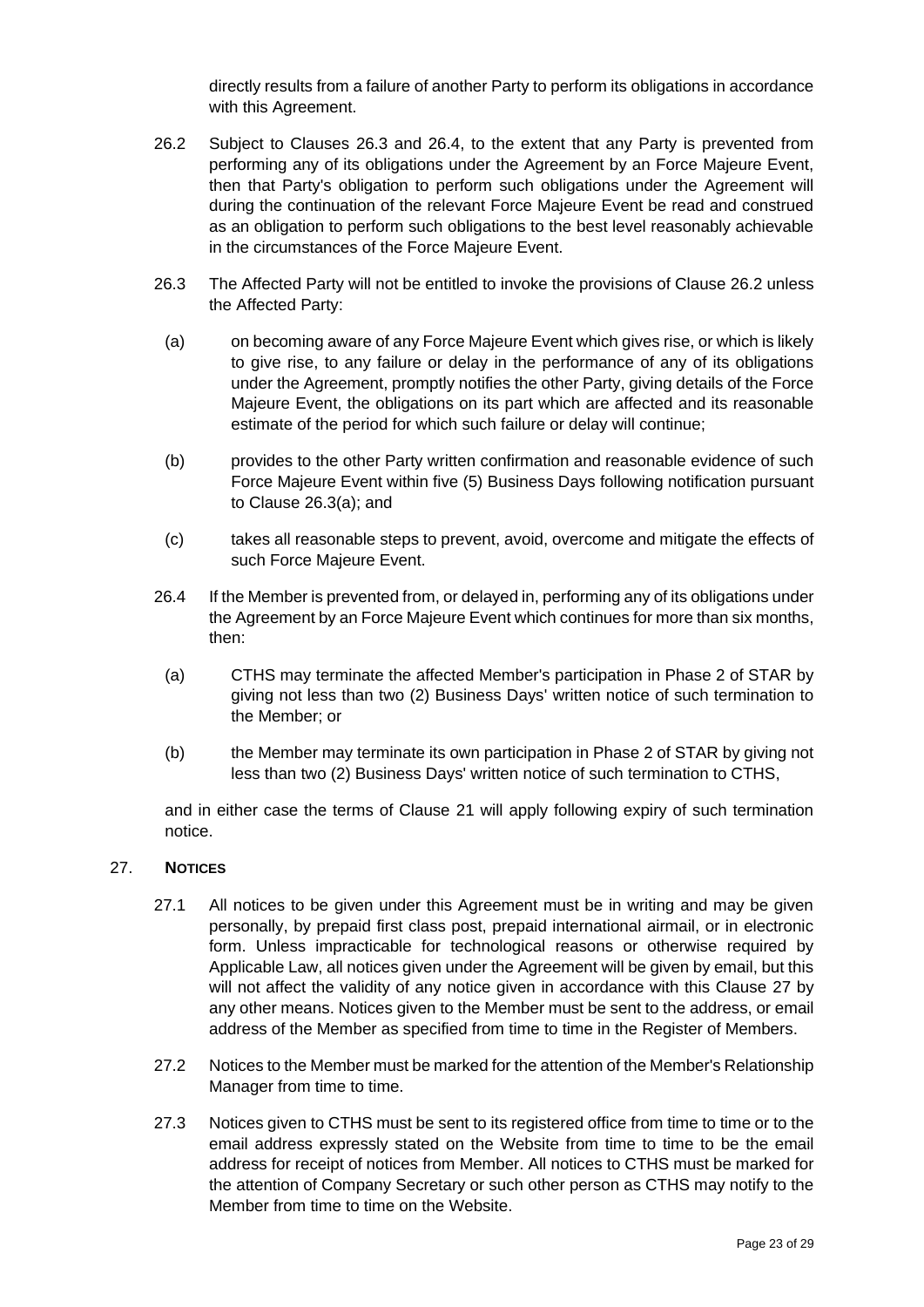- 27.4 Any notice will be deemed to have been received:
	- (a) if sent by e-mail, at the time the e-mail enters the intended recipient's information system (being the recipient's system for generating, sending, receiving, storing or otherwise processing electronic communications) provided that:
		- (i) no error message indicating failure to deliver has been received by the sender; and
		- (ii) an email will not be deemed to have been received if the recipient notifies the sender that it has not been opened because it contains, or is accompanied by a warning or caution that it could contain or be subject to, a virus or other computer programme which could alter, damage or interfere with any computer software or email;
- (b) if delivered personally, at the time of delivery;
- (c) if sent by prepaid first class post or prepaid international airmail, on the expiry of forty-eight (48) hours after posting if sent from and to an address in the United Kingdom (and on the expiry of one-hundred and twenty (120) hours after posting if sent from or to an address outside the United Kingdom),

in each case provided that if deemed receipt occurs before 9 am on a Business Day, the notice will be deemed to have been received at 9 am on that Business Day, and if deemed receipt occurs after 5.30 pm on a Business Day or on a day which is not a Business Day, the notice will be deemed to have been received at 9 am on the next Business Day.

### <span id="page-23-0"></span>28. **MISCELLANEOUS**

## 28.1 **Assignment and Novation**

- (a) This Agreement is personal to each of the Parties. No Party may assign, novate or transfer in any way, or charge the benefit of, any of its rights, liabilities or obligations under the Agreement on a temporary or permanent basis to any third party without the consent of the other Party, such consent not be unreasonably withheld or delayed.
- <span id="page-23-1"></span>(b) CTHS may sub-contract the performance of any of its obligations and/or the exercise of any of its rights under the Agreement to any third party, and may sublicense the Member Brands to such third party to the extent required to enable such third party to fulfil CTHS' obligations, and/or exercise CTHS' rights, in relation to the performance of this Agreement. CTHS will remain responsible for actions of any third party to whom it sub-contracts.

### 28.2 **No Partnership**

Nothing in this Agreement is intended to create, or will be construed as constituting or evidencing, a partnership or joint venture or relationship of employer and employee between any of the Parties or to authorise, or will be construed as authorising, any Party to act as agent for any other Party. Except where expressly so stated in the Agreement, no Party has authority to make any representation for, act in the name or on behalf of or otherwise to bind any other Party.

### 28.3 **Waiver**

(a) Any failure to exercise, or any delay in exercising, a right or remedy provided by this Agreement or at law or in equity (and/or the continued performance of this Agreement) will not constitute a waiver of the right or remedy, or a waiver of any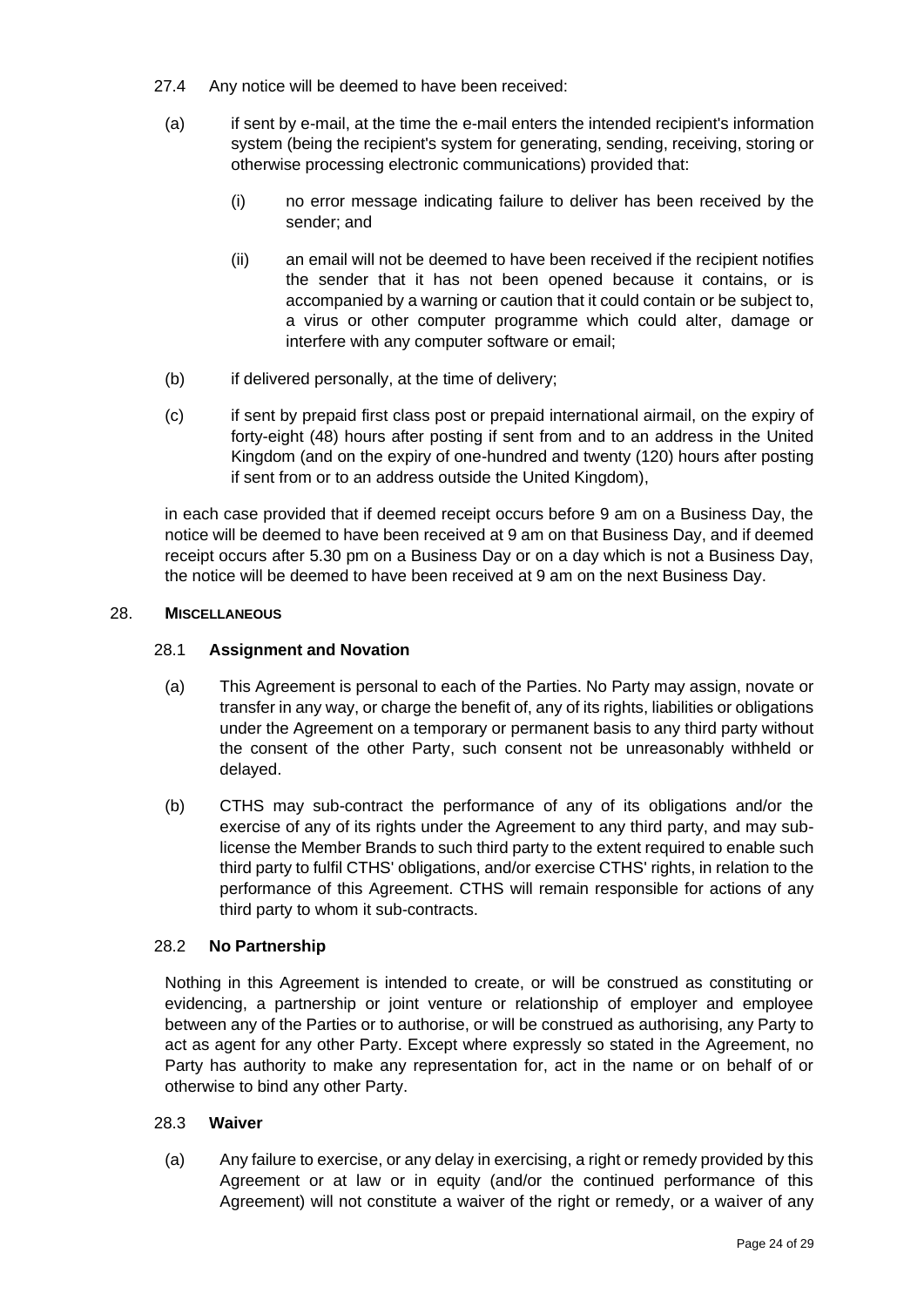other rights or remedies. If any Party waives a breach of any term of the Agreement committed by any other Party (the "**Defaulting Party**") such waiver will not constitute:

- (i) a waiver of any other breach (of the same term or any other term) committed by the Defaulting Party; or
- (ii) a waiver of the same or any other breach by any Party other than the Defaulting Party,

and will not affect the other terms of the Agreement.

(b) The rights and remedies provided by the Agreement are cumulative and (except as otherwise provided in the Agreement) are not exclusive of any rights or remedies provided at law or in equity. To the extent that any right or remedy provided by the Agreement or in law or equity can be exercised more than once and/or in combination with other rights and/or remedies provided by the Agreement or in law or equity, no single or partial exercise of such right or remedy prevents the further exercise of that right or remedy or the exercise of any other right or remedy.

### 28.4 **Severability**

- <span id="page-24-0"></span>(a) If at any time a provision of this Agreement is held by any court or administrative body of competent jurisdiction to be (in whole or in part) invalid or unenforceable, such invalidity or unenforceability will not prejudice the other provisions of the Agreement (or the other parts of any provision which is found to be partially invalid or unenforceable) which will remain in full force and effect.
- (b) If any provision of the Agreement is found to be invalid or unenforceable in accordance with Clause [28.4\(a\)](#page-24-0) but would be valid and enforceable if some part of the provision were deleted, the provision in question will apply with such modification as may be necessary to make it valid and enforceable. Any such provision may be considered by the STAR Steering Group as a Change to the Agreement in accordance with the Change Control Procedure.

### 28.5 **Further Assurance**

Each Party will at the request of any other Party at its own cost do (or procure others to do) everything necessary to give any other Party the full benefit of this Agreement.

### 28.6 **Rights of Third Parties**

- (a) Nothing in this Agreement confers any benefit on, or is enforceable by, any person who is not a Party, whether under the Contracts (Rights of Third Parties) Act 1999 or otherwise.
- (b) Any act or omission of any member of each Submitting Affiliate shall be deemed to be the act or omission of the Member.

### 28.7 **Entire Agreement**

(a) Notwithstanding any entire agreement provisions in any (current or future) agreement between any two or more of the Parties, this Agreement as well as the letter of participation entered into between the Member and CTHS in respect of Phase 1 constitutes the entire agreement and understanding between the Parties in respect of the matters dealt with in it and supersedes any previous agreement between the Parties or any of them relating to such matters notwithstanding the terms of any previous agreement or arrangement expressed to survive termination.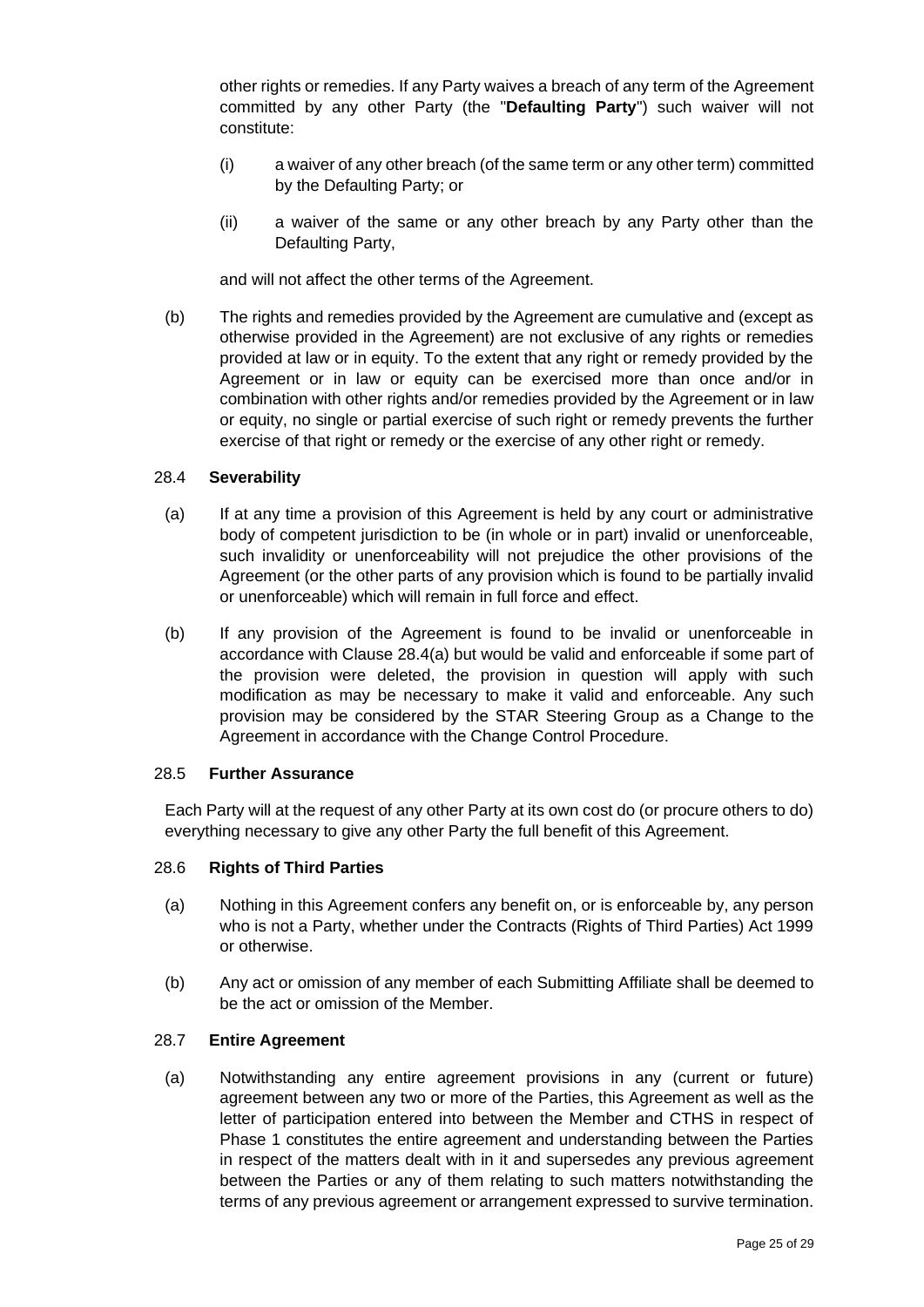(b) Each of the Parties represents and agrees that in entering into the Agreement it does not rely on, and will have no remedy in respect of, any statement, representation, warranty or understanding (whether negligently or innocently made) of any person (whether a Party or not) except as expressly set out in the Agreement. The only remedy available to any Party for breach of the warranties will be for breach of contract under the terms of the Agreement. No Party will be entitled to rescind the Agreement (except for fraudulent misrepresentation).

## <span id="page-25-0"></span>28.8 **Governing Law and Jurisdiction**

Each Party agrees that this Agreement and the relationship between the Parties will be exclusively governed by and interpreted in accordance with English law and that all Disputes arising out of or in connection with the Agreement and/or Phase 2 of STAR, and/or with the negotiation, validity or enforceability of any provision of the Agreement, and/or the relationship between the Parties in relation to the subject matter of the Agreement and/or Phase 2 of STAR, (in each case whether or not regarded as contractual claims) will be exclusively governed by and determined in accordance with English law and each Party expressly and irrevocably submits to the exclusive jurisdiction of the English Courts in relation to all such Disputes and any other claim or matter arising under or in connection with the Agreement.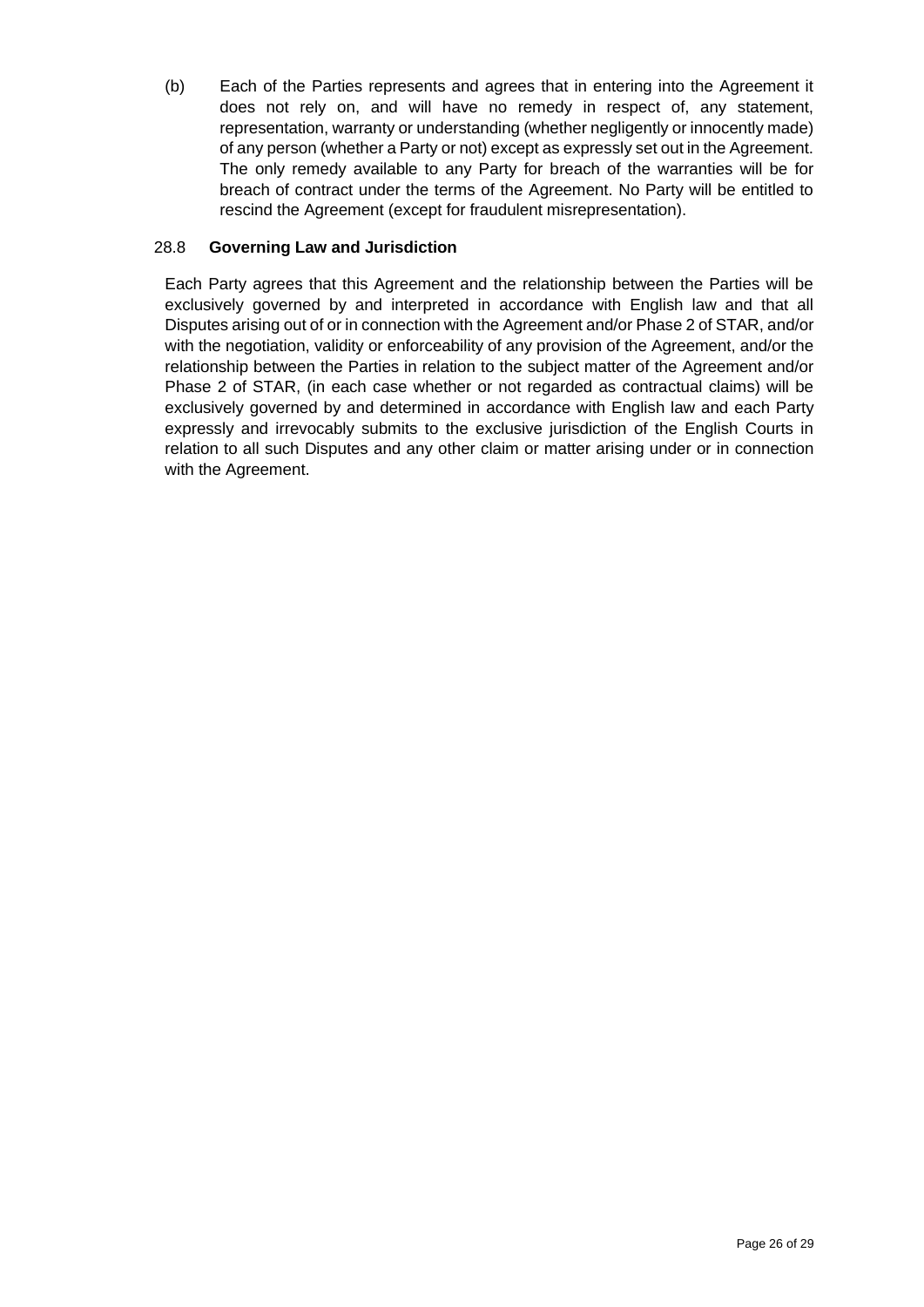## **SIGNATURE PAGE**

Signed by the duly authorised representatives of the Parties on the date stated at the beginning of this Agreement.

| CTHS:                                 | Member:         |
|---------------------------------------|-----------------|
|                                       |                 |
| Carol Knight                          | Name:           |
| Director                              |                 |
| Duly authorised for and on behalf of  | Title:<br>Date: |
| <b>CT HOLDINGS &amp; SERVICES LTD</b> |                 |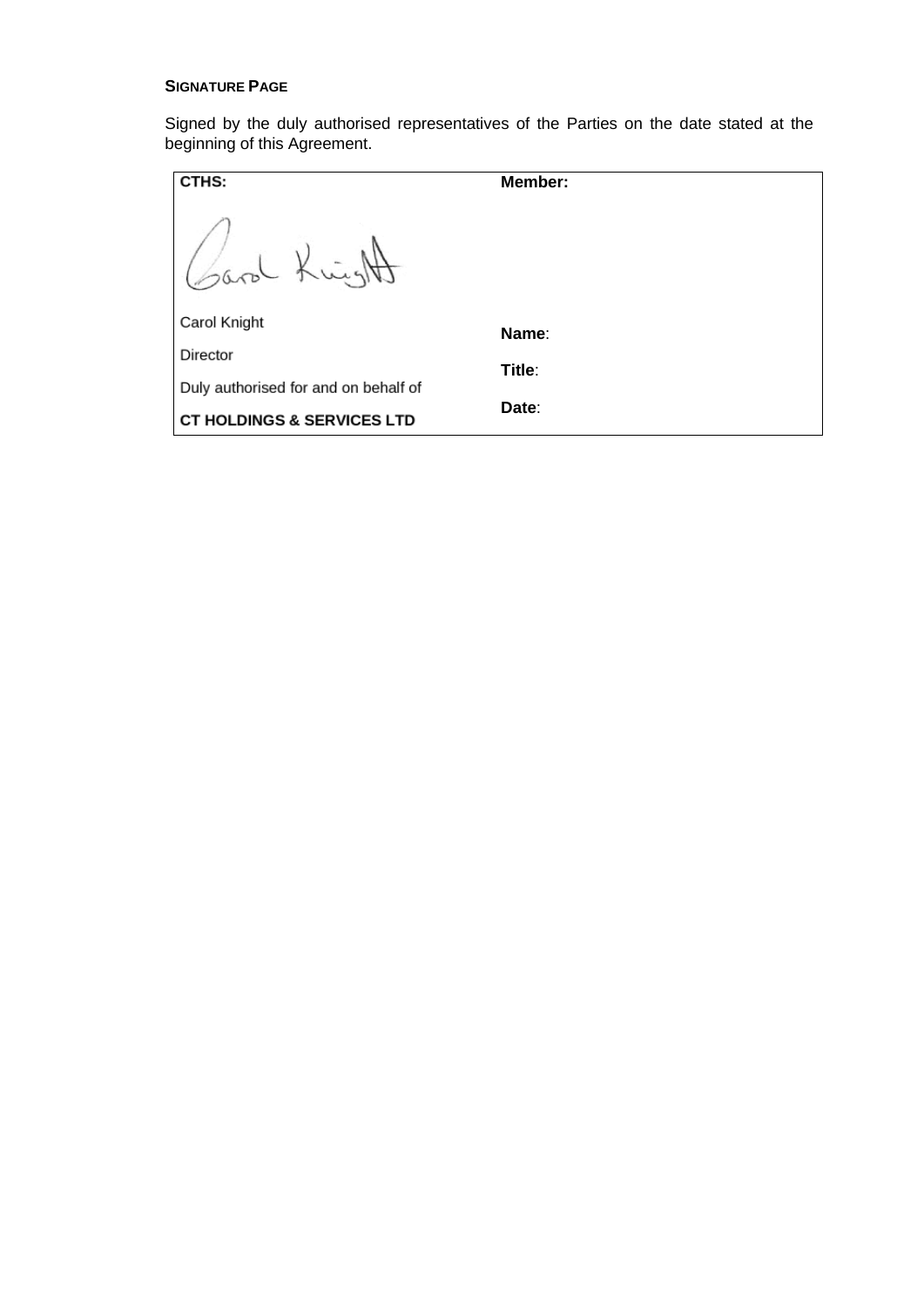## **SCHEDULE 1**

#### **Fees**

<span id="page-27-1"></span><span id="page-27-0"></span>The following Fees shall be payable for participation in STAR:

| Annual Fee per entity that submits STAR MI   £1,700 plus VAT for each SLA Group into |                                              |
|--------------------------------------------------------------------------------------|----------------------------------------------|
|                                                                                      | which the entity will be submitting STAR MI. |

Once signed and submitted by the Member, the Order Form will commit the Member to paying the relevant Fees.CTHS shall review the Fees on an annual basis and may increase the Fees by notice on the Website.